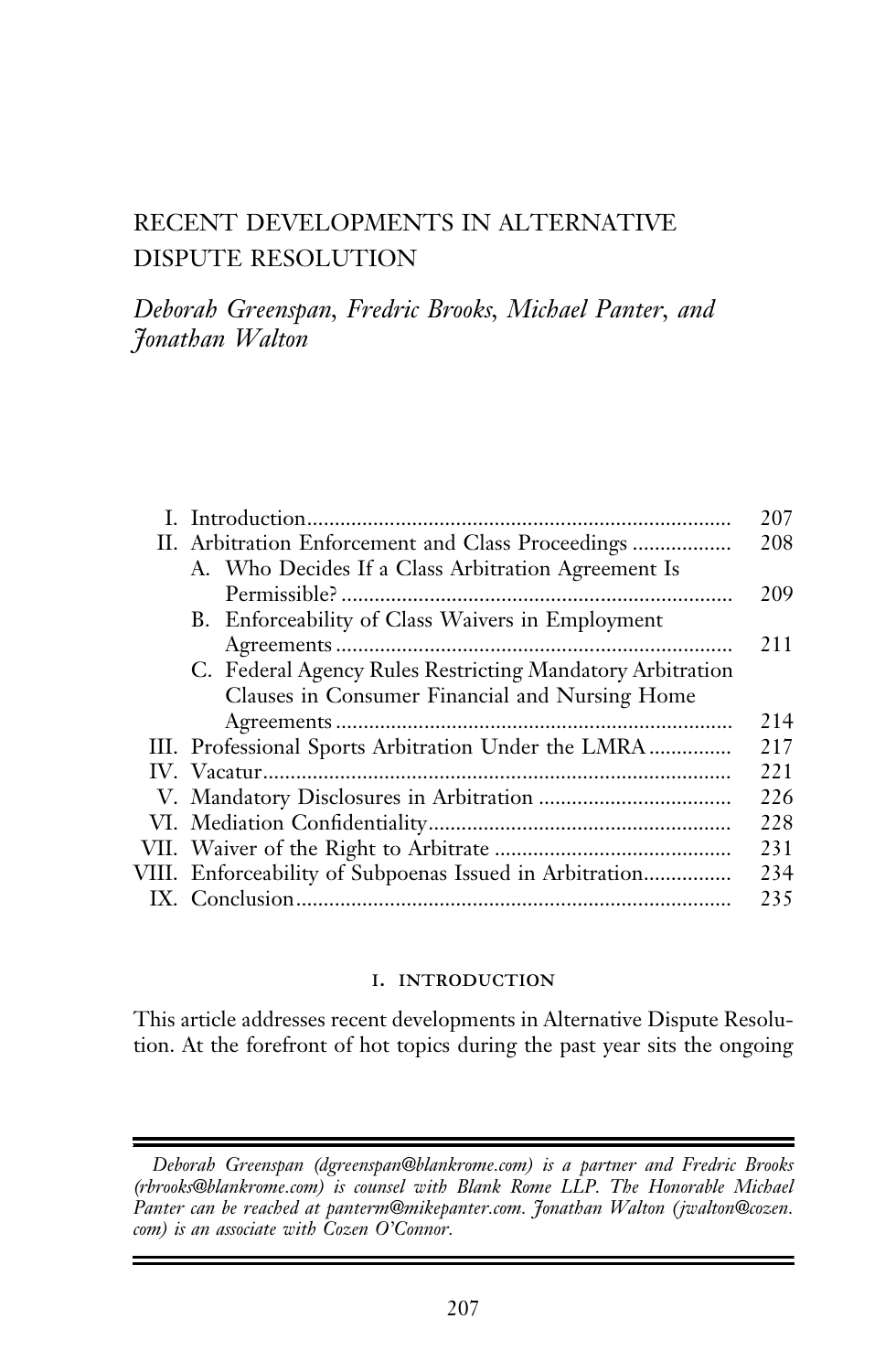debate over provisions mandating individualized arbitration in disputes arising out of consumer contracts and employment agreements. Such provisions often do not just require arbitration, but also may explicitly (or be found to implicitly) prohibit the use of class or collective action, either in court or in an arbitration provision. This article discusses developments in the case law and in actions taken by federal agencies that address the explosive growth in the use of such provisions. How these issues will play out in the courts and in the context of the changing political landscape is yet to be known.

The article also discusses recent decisions on the scope of judicial review for challenges to arbitration rulings. In the world of sports arbitration, recent federal appellate court rulings make clear that the standard of review is particularly deferential under the Labor Management Relations Act (LMRA) and the terms of the collective bargaining agreements that have been at issue. More generally, there have been developments in the law of vacatur and decisions reflecting the difficulty of challenging arbitration decisions for "manifest disregard."

With the ever-increasing significance of ADR in the American judicial system, issues central to the integrity of the process continue to arise. This article surveys recent decisions on the consequences of alleged failures of arbitrators to disclose relationships and purported conflicts of interest. In addition, this article discusses notable decisions responding to concerns over the confidentiality of arbitration proceedings.

Finally, this article discusses cases addressing the authority of arbitrators to order non-parties to appear at pre-hearing depositions under the Federal Arbitration Act (FAA) and the question of when parties may be found to have waived their rights to demand arbitration through participation in litigation.

#### ii. arbitration enforcement and class **PROCEEDINGS**

The Supreme Court has ruled several times in recent years on issues that have arisen at the crossroads between arbitration and class proceedings, often deciding in accordance with the federal policy favoring arbitration under the FAA over rights to pursue class claims under state or federal law. As set forth below, however, opposition to these provisions has continued and issues concerning their interpretation and validity have been at the center of legal, political, and public debate. The past year has seen conflicting decisions on these issues, as well as controversial action taken by federal agencies seeking to restrict arbitration in the consumer arena. Given this activity, the Supreme Court may return to address these issues once again in the future.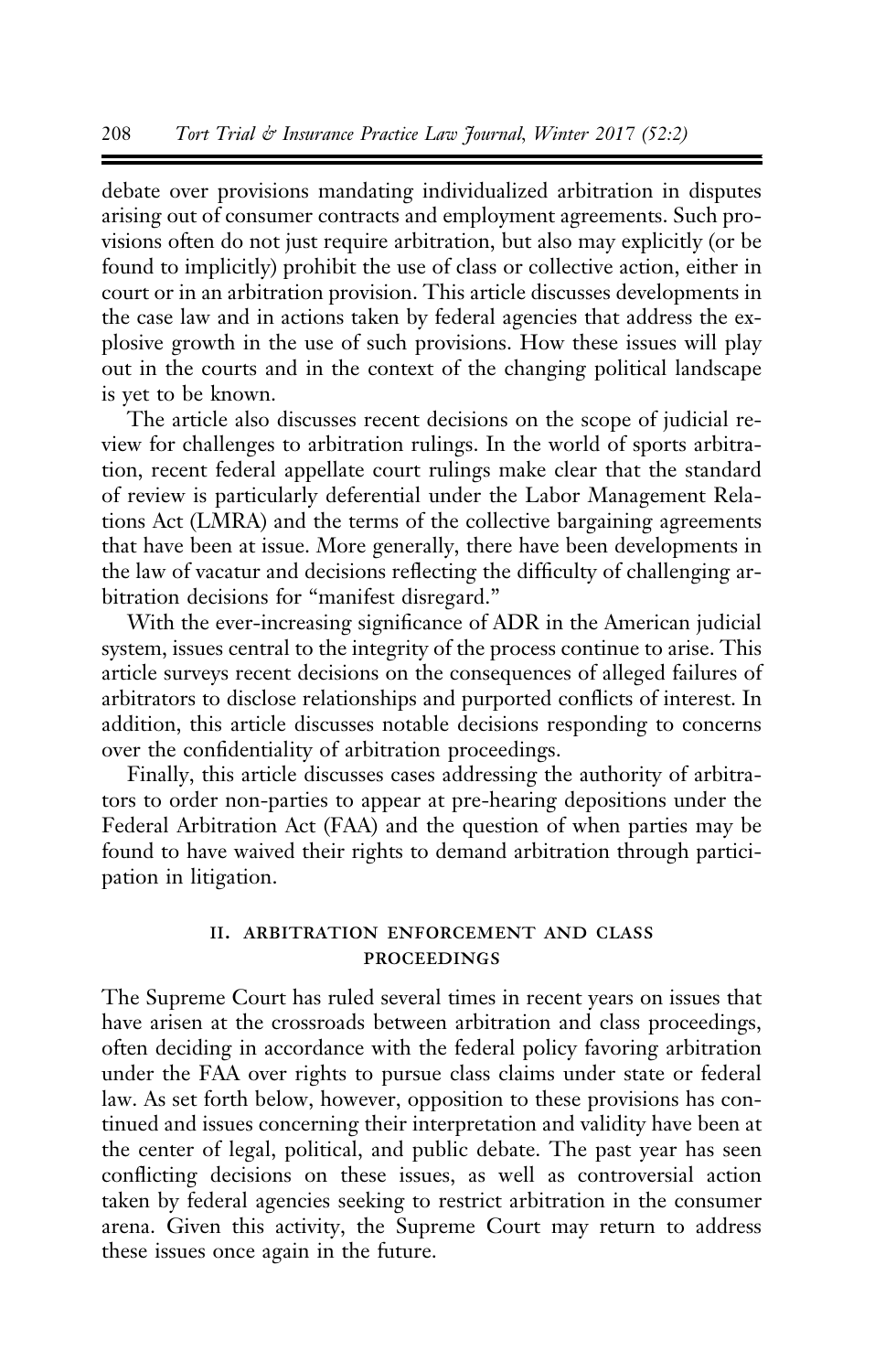## A. Who Decides If a Class Arbitration Agreement Is Permissible?

Arbitration agreements are often silent as to whether the arbitration can proceed on a class basis, so when parties seek to send such claims to arbitration, a preliminary question frequently arises as to who decides whether a class arbitration process is permissible. In 2003, a plurality of the Supreme Court in Green Tree Financial Corp. v. Bazzle<sup>1</sup> interpreted an agreement to submit to the arbitrator all disputes "arising from or relating to this contract or the relationships which result from this contract" as allocating the class arbitration availability question to the arbitrator.<sup>2</sup> However, a majority of the Supreme Court did not—and still has not—definitively ruled on the issue, and subsequent decisions have been interpreted as casting doubt on the Green Tree plurality's view.

In 2016, the California Supreme Court sided with the Green Tree plurality in Sandquist v. Lebo Automotive, Inc.<sup>3</sup> and held that the arbitrator should decide the issue under the parties' agreement.<sup>4</sup> In that case, the court stated that there was "no universal rule" to conclusively decide the issue and that the question should be governed "in the first instance" as a matter of the parties' agreement interpreted under state contract law.<sup>5</sup> Yet where the arbitration provision was silent on the issue, the court allocated the decision to the arbitrator under California law, finding that "no contrary presumption" required a different result under federal arbitration law.6

First examining the contractual language under California law, the court found two long-established interpretive principles dispositive: (1) when the allocation to arbitration or the courts is uncertain, doubts are resolved in favor or arbitration; and (2) ambiguities are construed against the drafters.<sup>7</sup> The court noted that the company "could have written the description of matters within the arbitrator's purview less comprehensively" or "prepared an arbitration provision that explicitly addressed any unstated desire to have the availability of class arbitration resolved by a court."<sup>8</sup>

The court then addressed whether the FAA imposes an interpretive presumption that would alter the conclusion reached under state law. Following the reasoning of the plurality in *Green Tree*, the court found that the availability of class arbitration did not fall within the "narrow" class of

<sup>1. 539</sup> U.S. 444 (2003).

<sup>2.</sup> Id. at 451–53 (internal quotation marks omitted).

<sup>3. 376</sup> P.3d 506 (Cal. 2016).

<sup>4.</sup> Id. at 509.

<sup>5.</sup> Id.

<sup>6.</sup> Id.

<sup>7.</sup> Id. at 513–14 (citations omitted).

<sup>8.</sup> Sandquist v. Lebo Auto., Inc., 376 P.3d 506, 514 (Cal. 2016).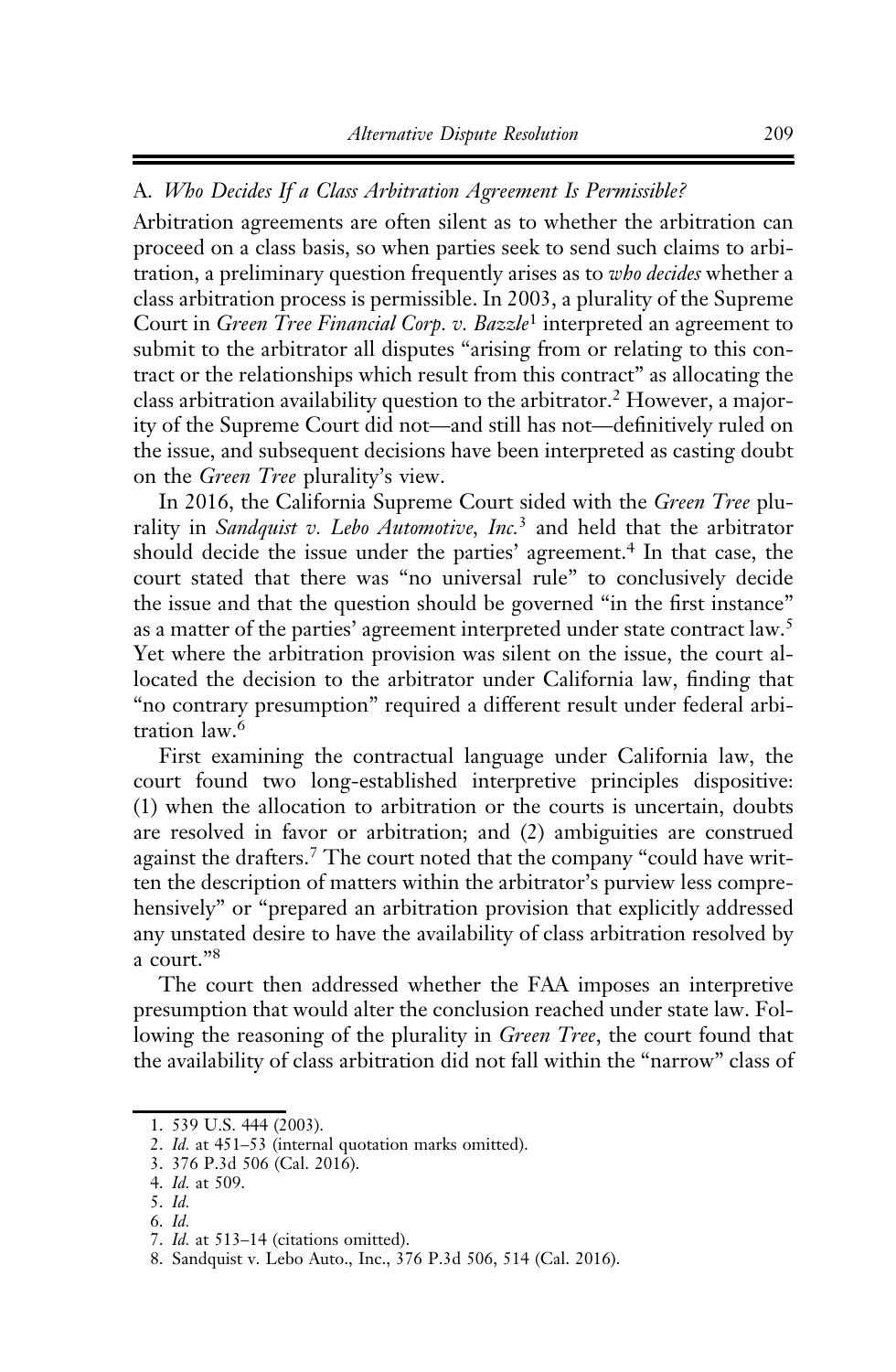gateway arbitrability questions that are subject to a presumption that the parties intended the courts, not the arbitrator, to decide the issue.<sup>9</sup> The Sandquist court reasoned that the availability of class arbitration, as the Green Tree plurality recognized, "has nothing to do with whether the parties agreed to arbitrate" but that "[i]nstead, the question is of the 'what kind of proceeding' sort that arises subsequent to the gateway issue of whether to have an arbitral proceeding at all."10

The dissenting opinion in *Sandquist* highlighted that the majority opinion was at odds with recent decisions by the Third, Fourth, and Sixth Circuits ("every federal court of appeals to consider the issue on the merits").<sup>11</sup> In the most recent such ruling, Dell Webb Communities, Inc. v. Carlson,<sup>12</sup> the Fourth Circuit held that class arbitration is a gateway issue of arbitrability to be decided by the courts, reasoning that the Supreme Court's "treatment of [Green Tree] in subsequent decisions has effectively disavowed that rationale."<sup>13</sup> The court concluded that "[b]ecause the primary goal in enforcing an arbitration agreement is to discern and honor party intent, and because of the fundamental differences between bilateral and class arbitration—which change the nature of arbitration altogether—we hold that whether parties agree to class arbitration is a gateway question for the court."<sup>14</sup>

This position is based on the view that the Supreme Court's decisions in Stolt-Nielsen S.A. v. AnimalFeeds International Corp.<sup>15</sup> and AT&T Mobility  $LLC$  v. Concepcion<sup>16</sup> undermined the premise that questions of class arbitr-

<sup>9.</sup> Id. at 517.

<sup>10.</sup> Id. The Sandquist court also rejected the argument that as a policy matter, arbitrators have incentives in the form of higher fees "that would cause them to favor contract interpretations allowing for class arbitration." Id. at 522.

<sup>11.</sup> Id. at 527 (Kruger, J., dissenting) (citing Dell Webb Cmtys., Inc. v. Carlson, 817 F.3d 867, 873–77 (4th Cir. 2016); Reed Elsevier, Inc. v. Crockett, 734 F.3d 594, 598 (6th Cir. 2013), cert. denied, 134 S. Ct. 2291 (2014); Opalinski v. Robert Half Int'l Inc., 761 F.3d 326, 330 (3d Cir. 2014), cert. denied, 135 S. Ct. 1530 (2015)). But see Wells Fargo Advisors, L.L.C. v. Tucker, 2016 WL 3670577, at \*3 (S.D.N.Y. July 1, 2016) (finding "the weight of authority among district courts in [the Second Circuit] is that the arbitrator, rather than the Court, should decide questions regarding the availability of class arbitration").

<sup>12. 817</sup> F.3d 867 (4th Cir. 2016).

<sup>13.</sup> Id. at 874 (citing Oxford Health Plans LLC v. Sutter, 133 S. Ct. 2064, 2068 & n.2 (2013) (explaining the high bar for overturning an arbitrator's decision on the grounds that he exceeded his powers, but stating: "We would face a different issue if [the petitioner] had argued below that the availability of class arbitration is a so-called 'question of arbitrability.' Those questions . . . are presumptively for courts to decide."); Stolt-Nielsen S.A. v. AnimalFeeds Int'l Corp., 559 U.S. 662, 680 (2010) ("For one thing, the parties appear to have believed that the judgment in [Green Tree] requires an arbitrator, not a court, to decide whether a contract permits class arbitration. In fact, however, only the plurality decided that question." (internal citations omitted)).

<sup>14.</sup> Dell Webb, 817 F.3d at 869.

<sup>15. 559</sup> U.S. 662 (2010).

<sup>16. 563</sup> U.S. 333 (2011).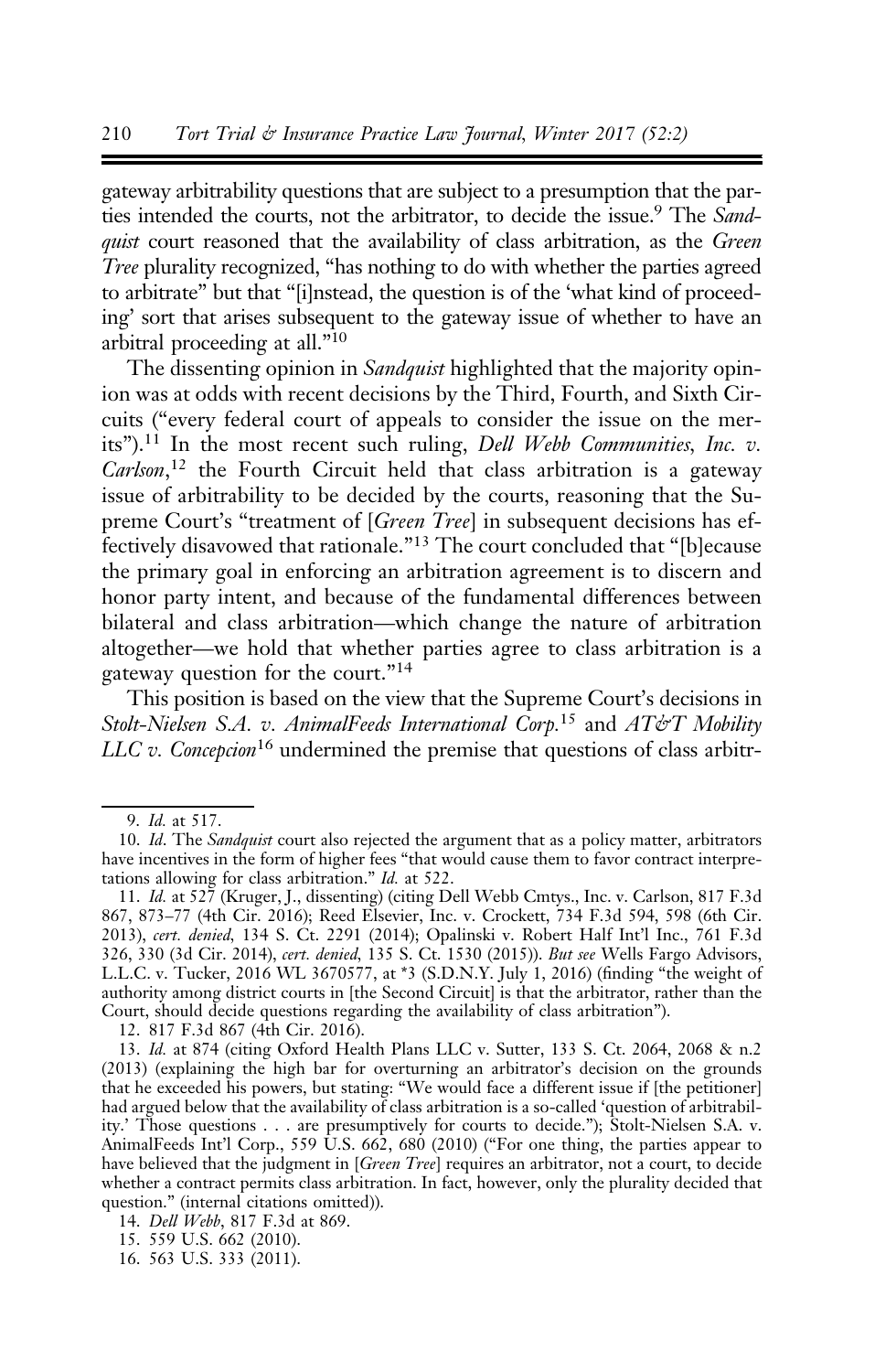ability merely concern "procedural" questions. As set forth by the dissent in Sandquist: "In Stolt-Nielsen, the court [stated] . . . 'class-action arbitration changes the nature of arbitration to such a degree that it cannot be presumed the parties consented to it by simply agreeing to submit their disputes to an arbitrator.'"<sup>17</sup> More specifically, switching to class arbitration "strikes at the heart of the bargain the parties make" in seeking less formality, lower costs, and greater efficiency; "calls into question which parties, precisely, are involved"; and dramatically increases the risks for defendants.<sup>18</sup> The Sandquist dissent reasoned that given the substantive import of such a decision, it makes little sense that a court would be unwilling to presume silence as consent to class arbitration, but would be willing to presume silence as consent to allow an arbitrator to make that decision.<sup>19</sup>

While the weight of recent federal appellate precedent supports the view that courts should decide the question, the California Supreme Court's decision this year makes clear that the issue is still a source of disagreement left unresolved by the U.S. Supreme Court.

## B. Enforceability of Class Waivers in Employment Agreements

Another area of significant dispute this year is the use of class action waivers now found in many employment agreements that mandate individualized arbitration. The National Labor Relations Board (NLRB) has repeatedly found that provisions prohibiting class or collective actions violate employee rights to engage in protected concerted activity under the National Labor Relations Act (NLRA).<sup>20</sup> Over the past year, a circuit split has arisen on the validity of the NLRB's view.

The Fifth Circuit has repeatedly rejected the NLRB's position, most recently in Citi Trends Inc. v. NLRB,<sup>21</sup> where the court refused to reconsider its prior holdings in D.R. Horton, Inc. v. NLRB<sup>22</sup> and Murphy Oil USA, Inc. v. NLRB<sup>23</sup> that "an employer does not engage in unfair labor practices by maintaining and enforcing an arbitration agreement prohibiting employee class or collective actions and requiring employment-related claims to be resolved though individual arbitrations."<sup>24</sup> In D.R. Horton, the court rejected the NLRB's position that the use of class action procedure was a "substantive" right under the NLRA and held that "[b]ecause the Board's interpretation does not fall within the FAA's 'saving clause,' and because

<sup>17.</sup> Sandquist v. Lebo Auto., Inc., 376 P.3d 506, 525 (Cal. 2016). (quoting Stolt-Nielsen, 559 U.S. at 685).

<sup>18.</sup> Id. at 525–26.

<sup>19.</sup> Id. at 527.

<sup>20. 29</sup> U.S.C. §§ 151.

<sup>21. 2016</sup> WL 4245458 (5th Cir. Aug. 10, 2016).

<sup>22. 737</sup> F.3d 344 (5th Cir. 2013).

<sup>23. 808</sup> F.3d 1013 (5th Cir. 2015), petition for cert. filed (U.S. Sept. 9, 2016) (No. 16-307).

<sup>24.</sup> Citi Trends, 2016 WL 4245458, at \*1 (internal quotation marks omitted).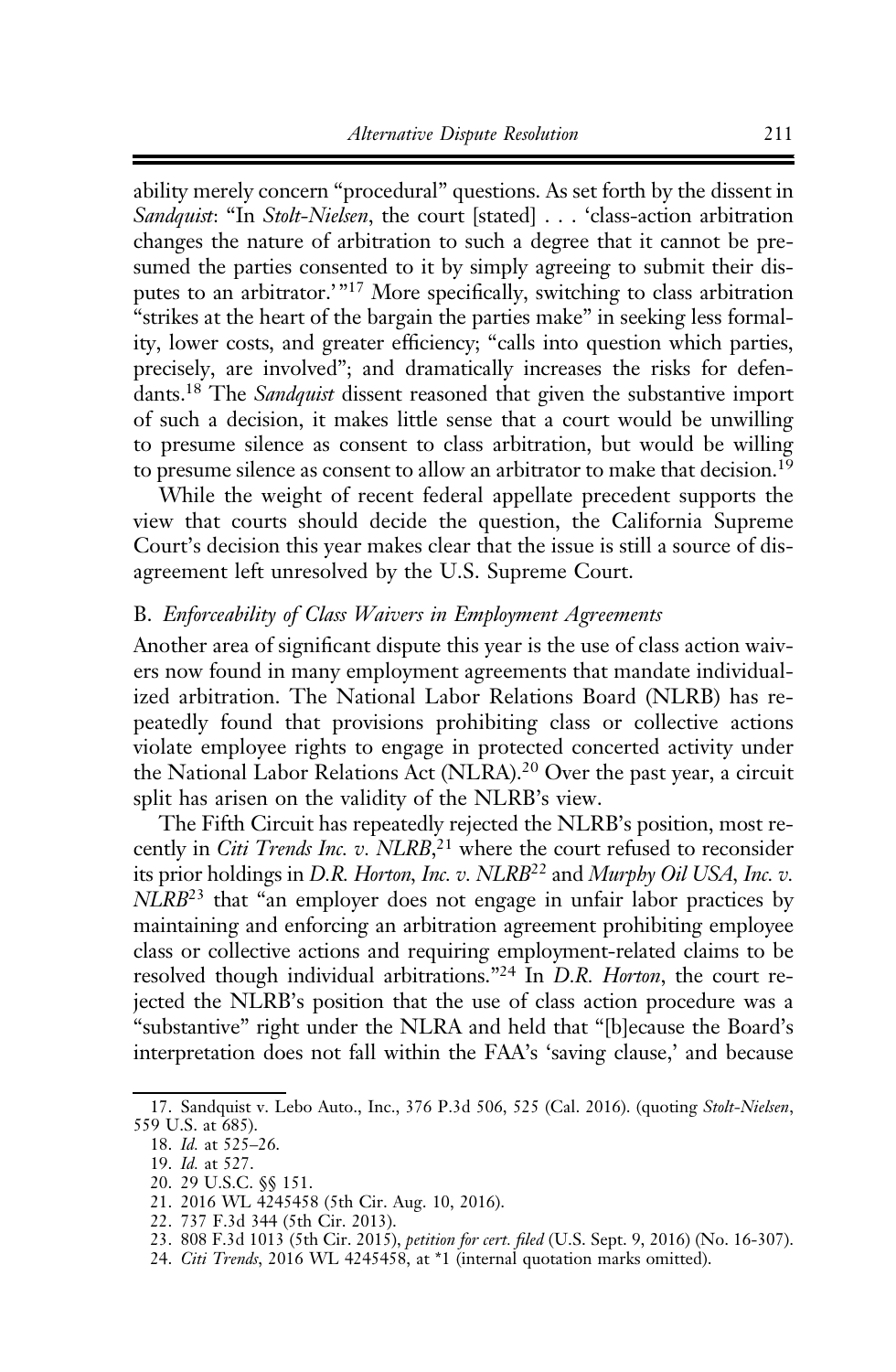the NLRA does not contain a congressional command exempting the statute from application of the FAA," the arbitration agreement and class action waiver "must be enforced according to its terms."25

Similarly, in Cellular Sales of Missouri, LLC v. NLRB,<sup>26</sup> the Eighth Circuit refused a request to reconsider its prior holding and denied enforcement of an NLRB decision that a class action waiver in the employer's arbitration agreement restricted the employee's substantive rights to engage in concerted activity in violation of the NLRA.<sup>27</sup>

However, in Lewis v. Epic Systems Corp.,<sup>28</sup> the Seventh Circuit held that a company's arbitration agreement, which required employees to agree to bring wage-and-hour claims through individual arbitration and did not permit collective arbitration or collective action in any other forum, violated the NLRA.<sup>29</sup> The court concluded that filing a collective or class action suit constitutes "concerted activit[y]" under Section 7 of the NLRA by looking (1) to the plain meaning of the word "concerted" and (2) to the NLRA's history and purpose to equalize bargaining power "by allowing employees to band together."<sup>30</sup> Moreover, the court found that even if Section 7 were ambiguous—which it did not—it would still find the NLRB's interpretation sensible and entitled to judicial deference.<sup>31</sup>

The court then rejected both the argument that the FAA overrides the labor law provision and the reasoning of the Fifth Circuit in D.R. Horton. The Seventh Circuit noted that D.R. Horton had drawn on dicta from recent Supreme Court decisions in Concepcion and American Express Co. v. Italian Colors Restaurant<sup>32</sup> to reason that "the effect of requiring class arbitration is to disfavor arbitration" because class arbitration "sacrifices arbitration's 'principal advantage' of informality, 'makes the process slower, more costly, and more likely to generate procedural morass than final judgment,' 'greatly increases risks to defendants,' and 'is poorly suited to the higher stakes of class litigation.' "<sup>33</sup> Accordingly, the Fifth Circuit

32. 133 S. Ct. 2304 (2013).

33. Lewis v. Epic Sys. Corp., 823 F.3d 1147, 1157–58 (7th Cir. 2016) (quoting D.R. Horton, Inc. v. NLRB, 737 F.3d 344, 360 (5th Cir. 2013)).

<sup>25.</sup> D.R Horton, 737 F.3d at 362.

<sup>26. 824</sup> F.3d 772 (8th Cir. 2016).

<sup>27.</sup> Id. at 774–76 (following Owen v. Bristol Care, Inc., 702 F.3d 1050, 1053–55 (8th Cir. 2013)). The Cellular Sales court did, however, enforce the NLRB's order with respect to the finding that the defendant's broad arbitration agreement, which required "[a]ll claims, disputes, or controversies arising out of, or in relation to" employment with the company "shall be decided by arbitration," violated Section 8(a)(1) because its employees would reasonably interpret the agreement to limit or preclude their rights to file unfair labor practice charges with the Board. Id. at 777–78 (internal quotation marks omitted).

<sup>28. 823</sup> F.3d 1147 (7th Cir. 2016), petition for cert. filed (U.S. Sept. 2, 2016) (No. 16-285). 29. Id. at 1151.

<sup>30.</sup> Id. at 1152–53.

<sup>31.</sup> Id. at 1153.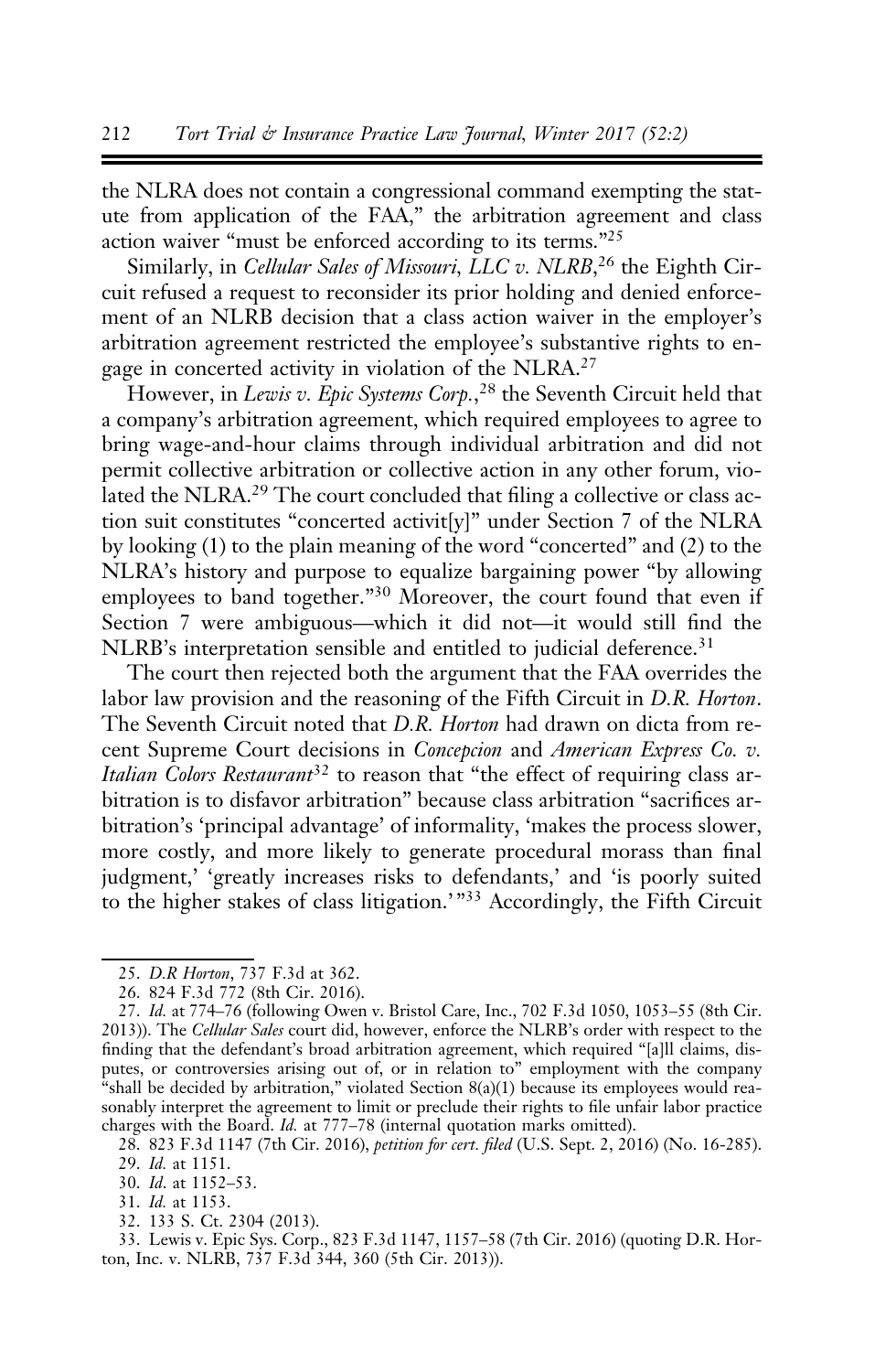in D.R. Horton then reasoned that, given the FAA's policy favoring arbitration, "any law that even incidentally burdens arbitration—here, Section 7 of the NLRA—necessarily conflicts with the FAA."<sup>34</sup>

In Epic, however, the Seventh Circuit relied on the FAA's savings clause, which "confirms that agreements to arbitrate 'shall be valid, irrevocable, and enforceable, save upon such grounds as exist at law or in equity for the revocation of any contract,' and [i]llegality is one of those grounds."<sup>35</sup> The court found that the Fifth Circuit had failed to harmonize the statutes—specifically, because the provision at issue was unlawful under the NLRA, the provision met "the criteria of the FAA's savings clause for nonenforcement."<sup>36</sup> Under the Seventh Circuit reasoning, "the NLRA and FAA work hand in glove."<sup>37</sup>

In August 2016, the Ninth Circuit in *Morris v. Ernst & Young*,  $LLP^{38}$ joined the Seventh Circuit and ruled that mandating concerted action waivers as a condition of employment violates the NLRA and was unenforceable under the FAA.<sup>39</sup> The district court had dismissed a class action alleging violation of the Fair Labor Standards  $Act^{40}$  and ordered individual arbitration based on the employment agreement.<sup>41</sup> In reversing, the Ninth Circuit gave deference to the NLRB's interpretation that the NLRA's statutory right "to engage in . . . concerted activities for the purpose of . . . mutual aid or protection" includes a right "to join together to pursue workplace grievances, including through litigation."<sup>42</sup> The court found the NLRB's interpretation consistent with the clear intent of Congress in passing the NLRA.<sup>43</sup> It also reasoned that the FAA did not dictate a contrary result because the arbitration requirement was not the problem: "The same provision in a contract that required court adjudication as the exclusive remedy would equally violate the NLRA. The NLRA obstacle is a ban on initiating, in any forum, concerted legal claims—not a ban on arbitration."<sup>44</sup> The court concluded that "[w]hen an illegal provi-

43. Id. at 981.

<sup>34.</sup> Id.

<sup>35.</sup> Id. at 1157 (quoting 9 U.S.C. § 2 and citing Buckeye Check Cashing, Inc. v. Cardegna, 546 U.S. 440, 444 (2006)).

<sup>36.</sup> Id.

<sup>37.</sup> Id. Moreover, the court found that the NLRA was actually pro-arbitration, noting "it is entirely possible that the NLRA would not bar Epic's provision if it were included in a collective bargaining agreement," and that if the provision had permitted collective arbitration, "it would not have run afoul of Section 7 either." Id. at 1158. The court concluded that "finding the NLRA in conflict with the FAA would render the FAA's savings clause a nullity." *Id.* at 1159.

<sup>38. 834</sup> F.3d 975 (9th Cir. 2016), petition for cert. filed (U.S. Sept. 8, 2016) (No. 16-300). 39. Id. at 979.

<sup>40. 29</sup> U.S.C. § 201 (FLSA). The plaintiffs also asserted violations of California labor laws.

<sup>41.</sup> Morris, 834 F.3d at 979.

<sup>42.</sup> Id. at 980 (internal quotation marks omitted).

<sup>44.</sup> Id. at 984.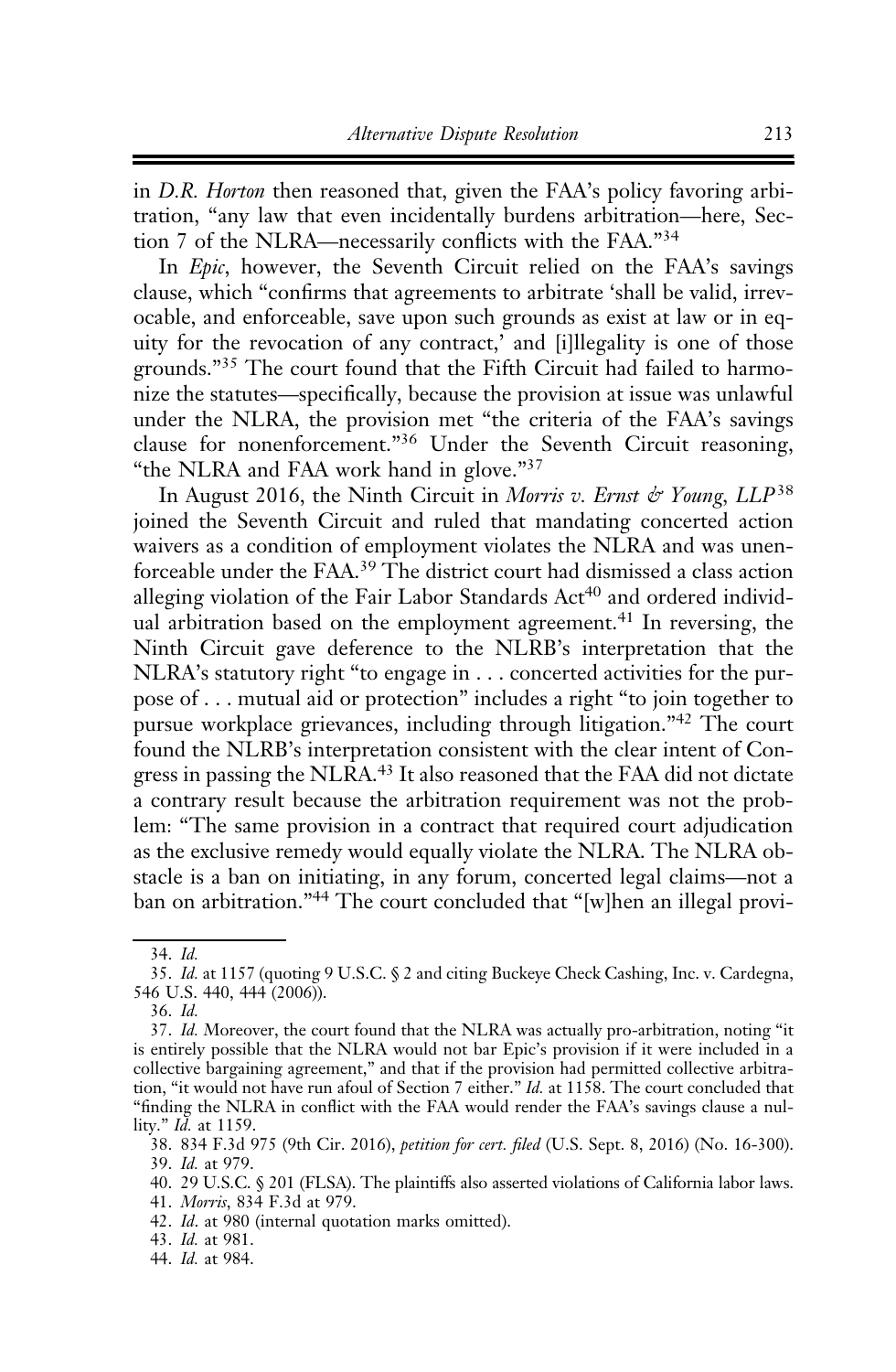sion not targeting arbitration is found in an arbitration agreement, the FAA treats the contract like any other; the FAA recognizes a general contract defense of illegality."<sup>45</sup> Echoing the Seventh Circuit in Epic, the court stated that the FAA "does not mandate the enforcement of contract terms that waive substantive federal rights," and when it professes to do so, "the FAA's saving clause prevents a conflict . . . by causing the FAA's enforcement mandate to yield."<sup>46</sup>

Finally, the issue also arose before a Second Circuit panel in Patterson v. Raymours Furniture  $Co^{47}$  In a summary order addressing the "irreconcilabl[e] split" that has now developed on the question, the court indicated that "[i]f we were writing on a clean slate, we might well be persuaded . . . to join the Seventh and Ninth Circuits and hold that the [provision's] waiver of collective action is unenforceable" for the reasons "forcefully stated" in the Epic and Morris opinions.48 However, the court found that it was bound by the Second Circuit's prior decision in Sutherland v. Ernst & Young,<sup>49</sup> which "aligns our Circuit on the other side of the split," "until such time as [it is] overruled either by an *en banc* panel of our Court or by the Supreme Court."<sup>50</sup>

With petitions for writs of certiorari filed in the Lewis, Morris, and Murphy Oil cases, the Supreme Court may once again step in to resolve another difficult issue on the interplay between the federal policies supporting arbitration under the FAA and the interests of plaintiffs pursing relief on a class basis.

# C. Federal Agency Rules Restricting Mandatory Arbitration Clauses in Consumer Financial and Nursing Home Agreements

The 2010 Dodd-Frank Wall Street Reform and Consumer Protection Act<sup>51</sup> directed the Consumer Financial Protection Bureau (CFPB) to study pre-dispute arbitration agreements and authorized the agency to issue regulations restricting or prohibiting the use of arbitration agreements if the CFPB found that such rules would be in the public interest and for the protection of consumers.<sup>52</sup> In May 2016, the CFPB an-

<sup>45.</sup> Id. at 985.

<sup>46.</sup> Id. at 986; see also In re Fresh & Easy, LLC, 2016 WL 5922292 (Bankr. D. Del. Oct. 11, 2016) (holding that class waiver violates NLRA and that inclusion of provision allowing employees to follow procedures to opt-out provision did not save agreement at issue). 47. 2016 WL 4598542 (2d Cir. Sept. 2, 2016).

<sup>48.</sup> Id. at \*2.

<sup>49. 726</sup> F.3d 290, 296 (2d Cir. 2013) (holding that "[n]o contrary congressional command requires us to reject the waiver of class arbitration under the [Fair Labor Standards Act]").

<sup>50.</sup> Patterson, 2016 WL 4598542, at \*2 (internal quotation marks omitted).

<sup>51.</sup> Pub. L. No. 111-203, § 1028(a), 124 Stat. 1376 (2010).

<sup>52.</sup> See Notice of Proposed Rule at 3, http://files.consumerfinance.gov/f/documents/CFPB\_ Arbitration\_Agreements\_Notice\_of\_Proposed\_Rulemaking.pdf; Dodd-Frank Section 1028(b). In May 2015, the CFPB issued its Arbitration Study: Report to Congress, Pursuant to Dodd-Frank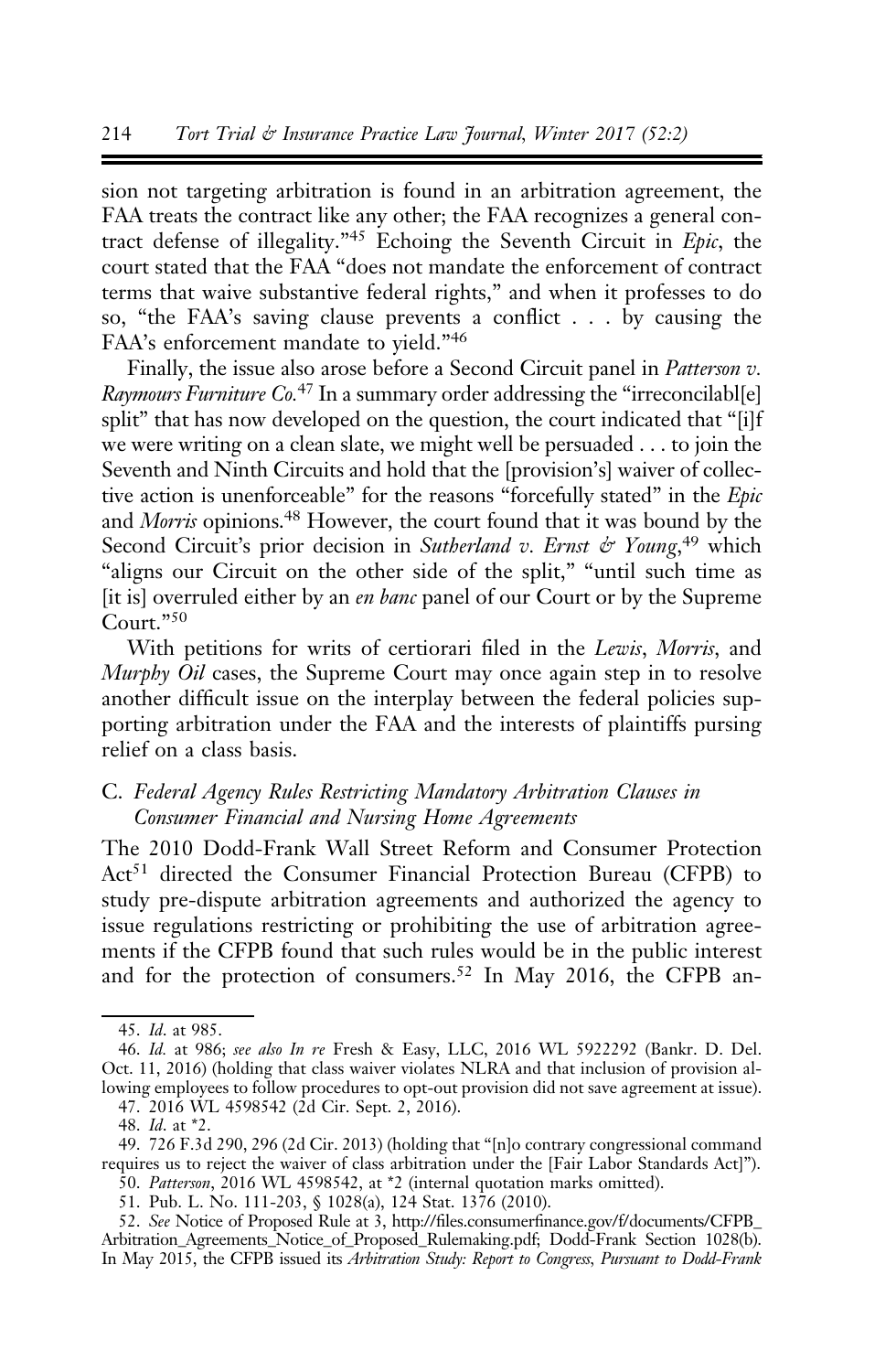nounced that it was seeking comments on a proposed rule that would prohibit providers from using mandatory arbitration agreements in consumer financial contracts to block class actions in court and require them to insert language into their arbitration provisions reflecting this limitation.<sup>53</sup> The rule would also require providers that use such arbitration agreements to submit records relating the arbitral proceedings to the CFPB.<sup>54</sup> The proposed rule has generated a large number of comments and strong reaction from politicians and interest groups on both sides of the issue, and litigation is expected if the rule is adopted.

One step ahead of the CFPB, the Centers for Medicare & Medicaid Services (CMS) published a new rule on October 4, 2016, effective November 28, 2016, which provides that nursing home facilities "must not enter into" an "agreement for binding arbitration with a resident or [his] representative" until after a dispute arises between the parties. Under the new rule, Medicare and Medicaid-participating long term care (LTC) facilities can no longer enter into pre-dispute binding arbitration agreements with their residents or their representatives and an LTC facility cannot require the resident to sign a post-dispute arbitration agreement as a condition of the resident's continuing to stay at the facility. The rule does not affect existing arbitration agreements or facilities that do not participate in the Medicare or Medicaid programs.<sup>55</sup>

Like the CFPB's proposed rule, this rule is also expected to face legal challenges in court, as foreshadowed by the numerous comments submitted on the proposed rule. Some commentators argued that "both Congress and the courts have repeatedly refused to regulate arbitration agreements between LTC facilities and their residents."<sup>56</sup> Other commentators pointed to "cases in which courts rejected various federal agencies' attempts to prohibit the enforcement of arbitration agreements" and argued that "when Congress intends to give an agency authority to prohibit or impose conditions on the use of arbitration agreements it does so with unambiguous statutory language, and it did not do so in the Social Security Act."<sup>57</sup> Still others cited a 2012 Supreme Court *per curiam* ruling in

56. Medicare and Medicaid Programs; Reform of Requirements for Long-Term Care Facilities; Arbitration Rule, 81 Fed. Reg. 68688, 68790 (Oct. 4, 2016).

Wall Street Reform and Consumer Protection Act § 1028(a). Among the report's findings was that the vast majority of arbitration agreements also included provisions stating that arbitration could not proceed on a class basis. See Notice at 44.

<sup>53.</sup> Press Release, Consumer Finance Protection Board, CFPB Proposes Prohibiting Mandatory Arbitration Clauses That Deny Groups of Consumers Their Day in Court (May 5, 2016), http://www.consumerfinance.gov/about-us/newsroom/consumer-financialprotection-bureau-proposes-prohibiting-mandatory-arbitration-clauses-deny-groupsconsumers-their-day-court/.

<sup>54.</sup> See Notice, supra note 52, at 3–4.

<sup>55.</sup> See 42 C.F.R. § 483.70(n).

<sup>57.</sup> Id.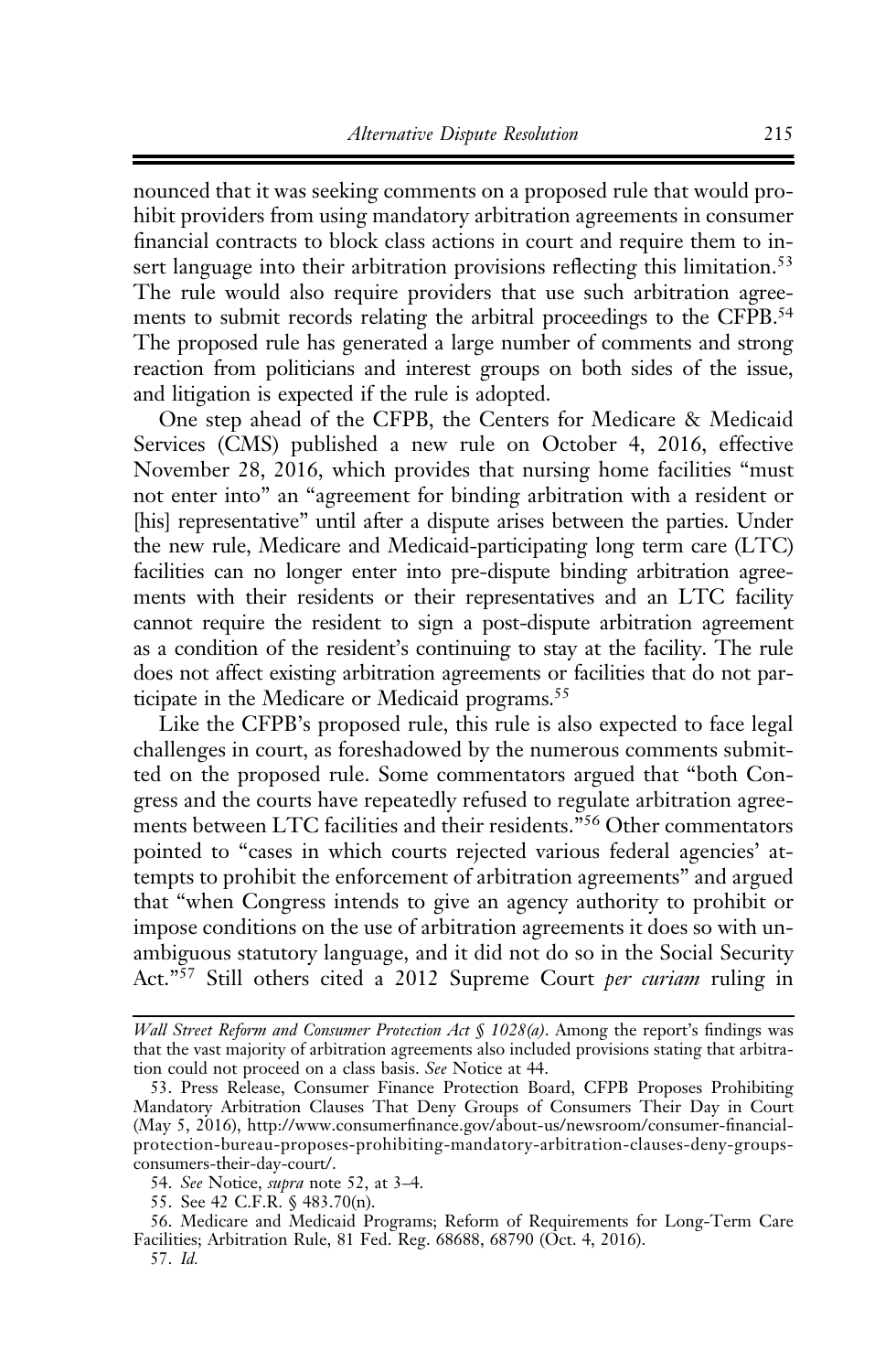Marmet Health Care Center, Inc. v. Brown<sup>58</sup> that reversed a decision of the Supreme Court of Appeals of West Virginia holding that predispute arbitration agreements pertaining to personal injury or wrongful death claims were unenforceable under West Virginia's public policy.<sup>59</sup> In *Marmet*, the court held that "[w]hen state law prohibits outright the arbitration of a particular type of claim, the analysis is straightforward: The conflicting rule is displaced by the FAA."60

CMS's view, however, is that the FAA "applies only to existing arbitration agreements" between private parties" and "does not compel" arbitration, and since "it does not prescribe circumstances in which arbitration agreements must be used, it does not impinge on federal agencies' rights to issue regulations regulating the conditions of adoption of such agreements, assuming that the Secretary otherwise has proper statutory authority."61 CMS believes that because the regulation "would have no legal effect on the enforceability of existing pre-dispute arbitration agreements," the terms of the FAA are not implicated.<sup>62</sup> Additionally, while there is no explicit statutory authority for CMS to restrict the use of arbitration agreements, CMS believes it has sufficient authority since the Department "regularly requires providers and suppliers of health care items and services to forgo certain rights they might otherwise have with respect to Medicare and Medicaid patients."63 Additionally, CMS points to the statutory charge to the Secretary concerning the health, safety, and welfare of LTC facility residents and states that "there is significant evidence that pre-dispute arbitration agreements have a deleterious impact on the quality of care for Medicare and Medicaid patients, which clearly warrants our regulatory response."64

The new rules proposed by federal agencies restricting the use of mandatory arbitration provisions, along with the first appellate court rulings finding that mandatory class waivers in employment provisions violate then NLRA, may be signs of a potential turning of the tide in the debate over the use of individual arbitration to preclude class proceedings. In past years, however, the Supreme Court has held firm in opposing efforts to invalidate arbitration agreements, and the coming year may see whether the Court continues on the path of enforcing federal policies favoring arbitration under the FAA in the face of efforts to bring class and collective actions.

60. Id.

- 62. Id.
- 63. Id.
- 64. Id.

<sup>58. 132</sup> S. Ct. 1201 (2012).

<sup>59.</sup> Id. at 1203.

<sup>61. 81</sup> Fed. Reg., supra note 56, at 68791.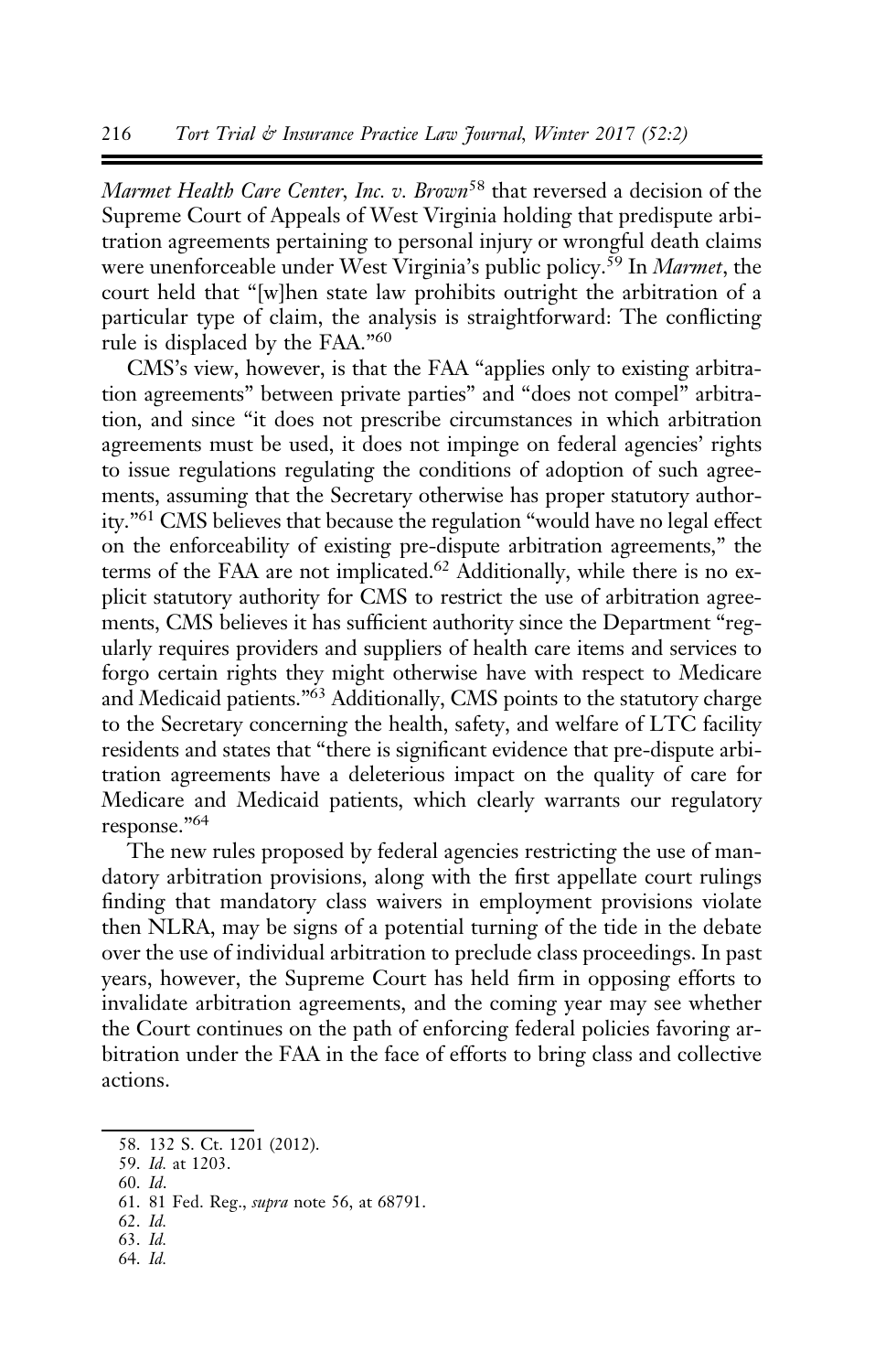#### iii. professional sports arbitration under the lmra

In 2016, two well-publicized appellate court rulings addressed arbitration decisions imposing discipline by the National Football League (NFL) on players. In both cases, district courts had vacated the arbitration rulings, but the appellate courts reversed and upheld the decisions of the arbitrators under a highly deferential standard of review.

The NFL Players Association (NFLPA) is the exclusive bargaining representative for players in the NFL under a collective bargaining agreement (CBA), which contains a comprehensive system governing the disciplining of players.<sup>65</sup> The CBA authorizes the Commissioner to impose discipline for "conduct detrimental to the integrity of, or public confidence in, the game of professional football" and establishes an arbitration process for resolving disputes over player discipline.<sup>66</sup> Specifically, any player sanctioned for conduct detrimental to the game has the right to appeal to the Commissioner, who may hear the appeal himself or may designate one or more persons to serve as hearing officers.<sup>67</sup>

In National Football League Players Association on behalf of Peterson v. National Football League, the Eighth Circuit reversed the district court and held that an arbitrator did not exceed his authority or disregard the "law of the shop" (which forbids retroactive application of a new disciplinary policy) in upholding discipline imposed by NFL Commissioner Roger Goodell on Adrian Peterson, a Minnesota Vikings running back, for conduct detrimental to the game of football.<sup>68</sup> Peterson was suspended following his plea of *nolo contendere* to a charge of misdemeanor reckless assault on one of his children, which had allegedly occurred in May 2014.<sup>69</sup> In reaching his decision, the Commissioner relied on "baseline discipline" of a six game suspension for a first domestic violence offense, which was announced in an August 2014 communication—several months after the alleged assault—and on aggravating circumstances.<sup>70</sup>

After the NFLPA appealed the Commissioner's decision on Peterson's behalf, the Commissioner designated Harold Henderson to hear the appeal.71 Henderson, who had previously served as the NFL's vice president for labor relations and chairman of the NFL management Council

<sup>65.</sup> See Nat'l Football League Players Ass'n v. Nat'l Football League, 831 F.3d 985, 990 (8th Cir. 2016).

<sup>66.</sup> Id. at 989.

<sup>67.</sup> Id. at 993–96.

<sup>68.</sup> The Commissioner originally suspended Peterson indefinitely and fined him a sum equivalent to six games, but then reinstated him after the district court ruling so the remaining dispute when the Court of Appeals ruled concerned whether the League may collect the fine imposed by the Commissioner and upheld by the arbitrator. *Id.* at 993.

<sup>69.</sup> Id. at 990.

<sup>70.</sup> Id.

<sup>71.</sup> Id.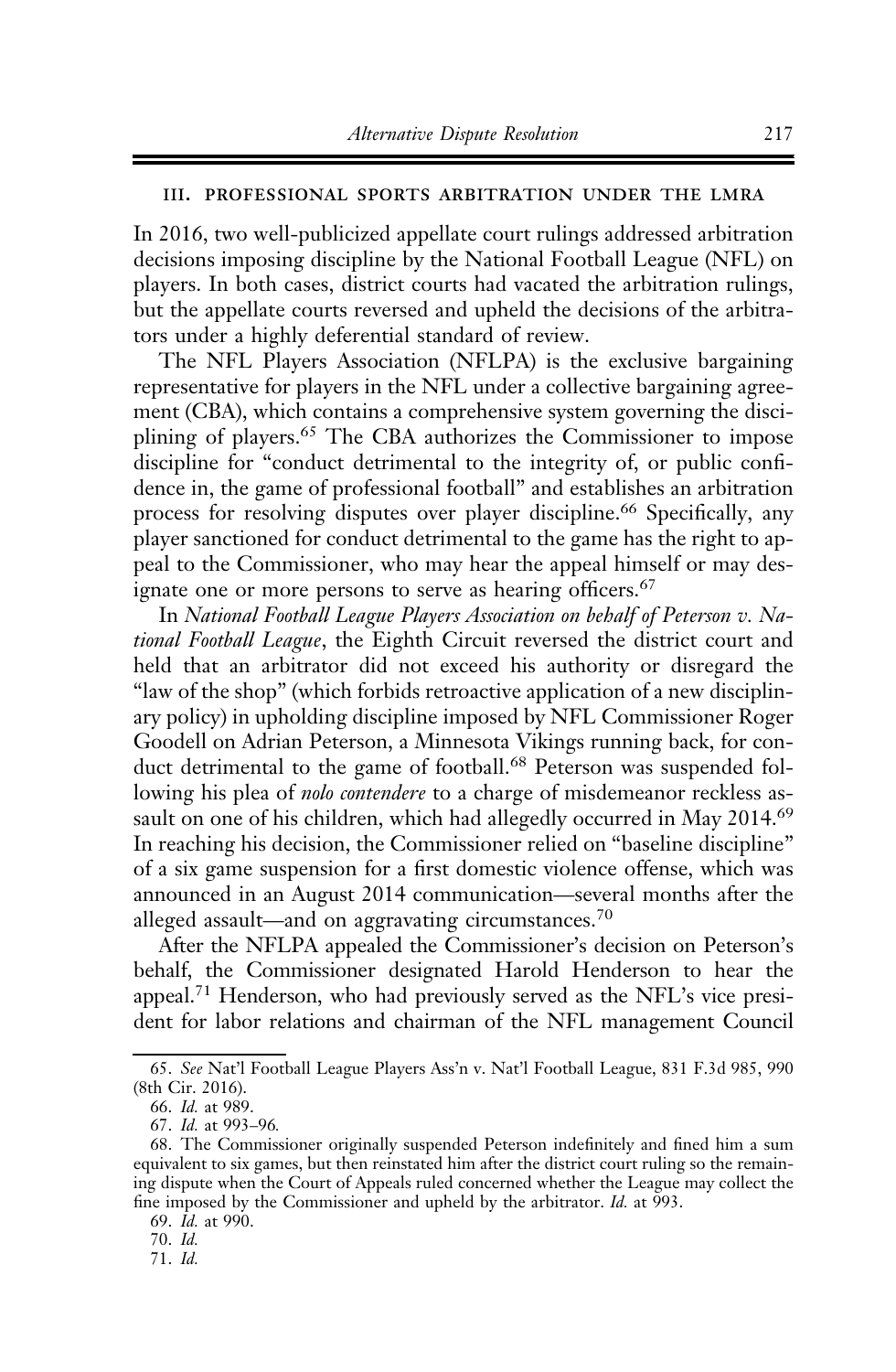Executive Committee, denied a request from the players association to recuse himself.72 Henderson then affirmed Peterson's discipline, finding it fair and consistent and concluding that the August 2014 communication setting forth the baseline discipline did not constitute a change from the prior existing policy.73 The NFLPA petitioned the district court to vacate the arbitration award.74 The district court found the Commissioner had retroactively punished Peterson by applying a "new" policy announced in the August 2014 memorandum and that the arbitrator had exceeded his authority by hypothesizing as to whether the Commissioner could have imposed the discipline in the same manner under the previous policy.<sup>75</sup>

In reversing, the Eight Circuit cited the "very limited" role of the courts in arbitration cases under the LMRA.<sup>76</sup> Because of this limited role, the Eighth Circuit found that it should not "apply [its] own view of what would be appropriate player discipline" or "review whether the arbitrator 'correctly' construed" the CBA.<sup>77</sup> According to the court, the arbitral decision "must stand" as long as the arbitrator "is even arguably construing or applying the contract and acting within the scope of his authority" and vacatur "is appropriate only when the decision does not draw its essence from the collective bargaining agreement, and the arbitrator instead has dispense[d] his own brand of justice."<sup>78</sup> Under this deferential standard, the court found that the arbitrator was at least arguably applying the contract, including the law of the shop, when he found that the August memo only reinforced pre-existing policy.<sup>79</sup> Additionally, the court rejected the argument that the arbitrator exceeded his authority, either by adjudicating a hypothetical discipline or by altering the issues presented for decision, reasoning that the parties did not stipulate to the issues for arbitration and the "scope of the arbitrator's authority, therefore, was itself a question delegated to the arbitrator."<sup>80</sup>

The court also rejected the assertion that the arbitrator was "evidently partial," relying on prior precedent that held that the NFLPA had "waived its objection . . . by agreeing in the CBA that the Commissioner's

80. Id.

<sup>72.</sup> Id. at 990–91.

<sup>73.</sup> Id. at 991.

<sup>74.</sup> Id. at 992.

<sup>75.</sup> Id. at 991.

<sup>76.</sup> Id. at 993 ("This case arises under the [LMRA], in which Congress evinced a preference for private settlement of labor disputes without the intervention of government." (internal quotation marks omitted)).

<sup>77.</sup> Id.

<sup>78.</sup> Id. (internal quotation marks omitted).

<sup>79.</sup> Id. at 997.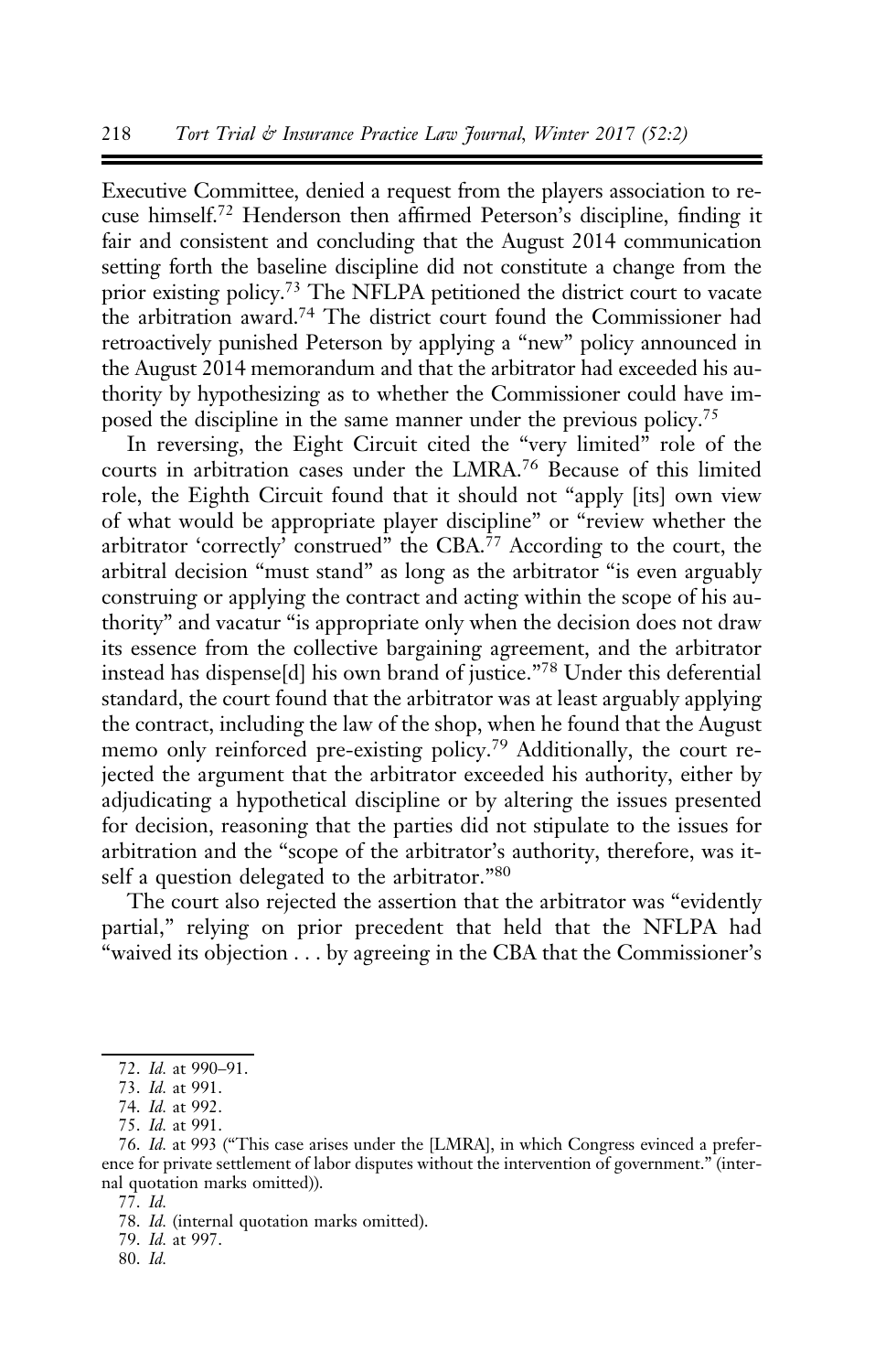designee . . . could serve as arbitrator."<sup>81</sup> Finally, the court rejected the contention that the arbitration was "fundamentally unfair," stating that "[f]undamental fairness is not a basis for vacatur identified in the [LMRA] or the [FAA]."<sup>82</sup>

The ruling in Peterson came shortly after National Football League Management Council v. National Football League Players Association (Brady).<sup>83</sup> In Brady, the Second Circuit similarly reversed the district court and upheld an arbitration decision rendered by the NFL Commissioner confirming discipline (a four-game suspension) imposed on New England Patriots quarterback Tom Brady for his involvement in a scheme to deflate footballs during a playoff game.<sup>84</sup>

The NFL retained Theodore Wells, Jr., and a law firm to conduct an independent investigation into whether there had been improper ball tampering before or during the game.<sup>85</sup> The investigation's report found that it was "more probable than not" that two Patriots equipment officials had "participated in a deliberate effort" to deflate game balls during the game and that Brady had been "at least generally aware" of their actions.86 The report also found that Brady and one of the equipment officials had unusual communications when the investigation was announced and that the investigation had been impaired by Brady's refusal to make documents, text messages, and emails available.<sup>87</sup> Following the report, the NFL notified Brady that Goodell had authorized a four-game

<sup>81.</sup> Id. at 998 (internal quotation marks omitted). The court concluded:

Allowing the Commissioner or the Commissioner's designee to hear challenges to the Commissioner's decisions may present an actual or apparent conflict of interest for the arbitrator. But, the parties bargained for this procedure, and the Association consented to it. See CBA art. 46  $\S$  2(a). It was foreseeable that arbitration under the Agreement sometimes would involve challenges to the credibility of testimony from Goodell or other League employees. When parties to a contract elect to resolve disputes through arbitration, a grievant "can ask no more impartiality than inheres in the method they have chosen."

Id. (quoting Winfrey v. Simmons Foods, Inc., 495 F.3d 549, 551 (8th Cir. 2007)). 82. Id. at 999. The court stated:

The Players Association does not identify any structural unfairness in the Article 46 arbitration process for which it bargained. The Association's fundamental fairness argument is little more than a recapitulation of its retroactivity argument against the merits of the arbitrator's decision. We have never suggested that when an award draws its essence from the collective bargaining agreement, a dissatisfied party nonetheless may achieve vacatur of the arbitrator's decision by showing that the result is "fundamentally unfair."

<sup>83. 820</sup> F.3d 527 (2d Cir. 2016).

<sup>84.</sup> Id. at 532.

<sup>85.</sup> Id. at 533.

<sup>86.</sup> Id.

<sup>87.</sup> Id. at 534.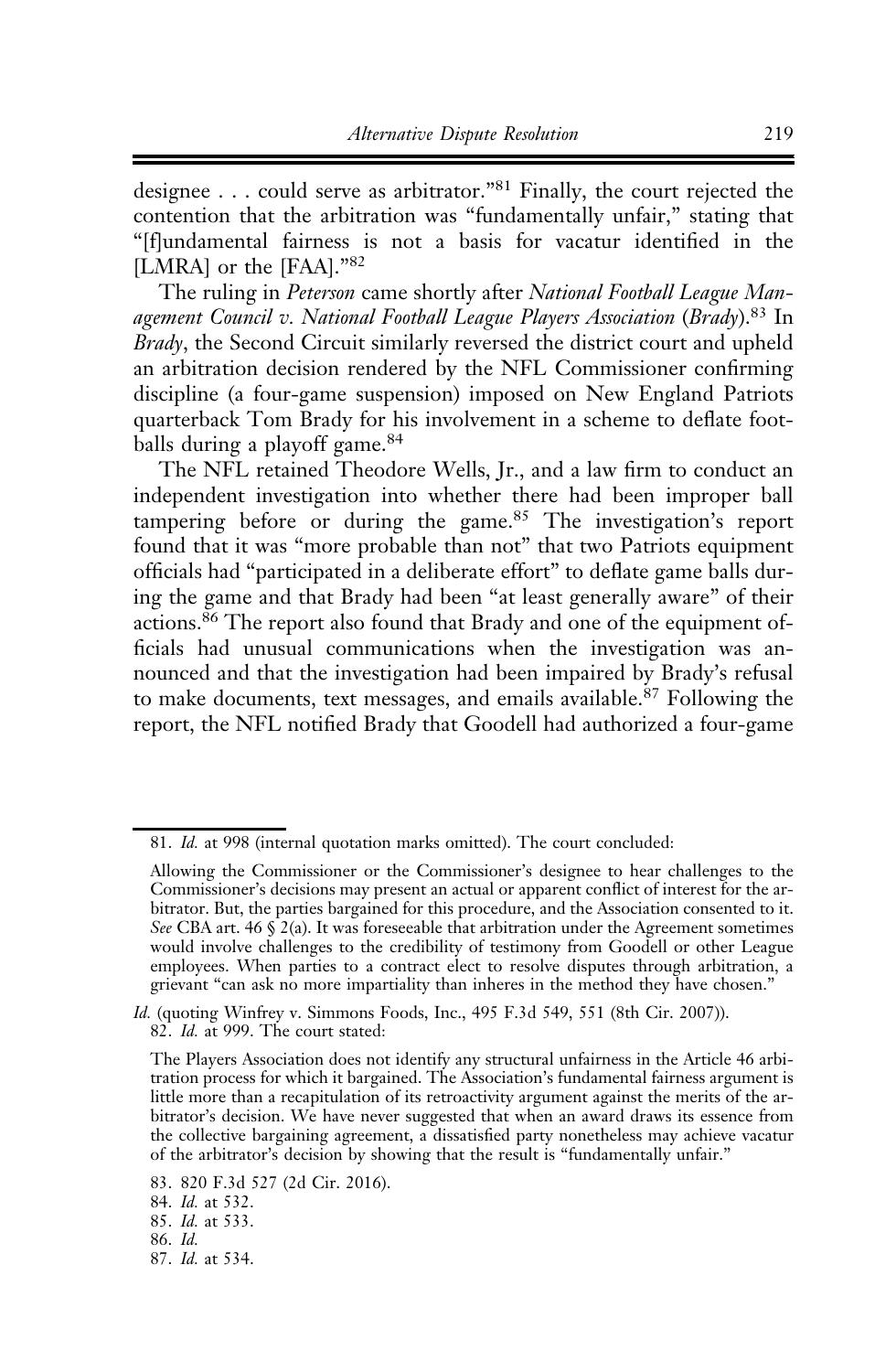suspension for "conduct detrimental to the integrity of and public confidence in the game of professional football."<sup>88</sup>

After Brady appealed through the NFLPA, Commissioner Goodell exercised his discretion under the CBA to serve as the hearing officer himself.<sup>89</sup> After the hearing, Goodell affirmed the four-game suspension.<sup>90</sup> Based upon new evidence that came to light only shortly before the hearing that Brady had had his cell phone destroyed, the Commissioner found that Brady had not only failed to cooperate but also "made a deliberate effort to ensure that investigators would never have access to information that he had been asked to produce."91 The Commissioner, serving as the hearing officer, drew an adverse inference that the phone would have contained incriminating evidence.<sup>92</sup> After the district court vacated the award, the NFL appealed and the Second Circuit reversed.93 Like the Eighth Circuit's decision in Peterson, the court in Brady premised its decision on the "narrowly circumscribed" review of awards under the LMRA, which it described as "among the most deferential in the law."94 The court described the arbitrator's authority here as especially broad, since he was authorized under the CBA to impose discipline for "conduct detrimental to the integrity of, or public confidence, in the game of professional football."95

The court rejected the lower court's bases for overturning the suspension. First, the court rejected the reasoning that Brady had no advance notice (as required by the law of the shop) that either his conduct was prohibited or that it could serve as grounds for suspension.<sup>96</sup> Second, the court rejected the conclusion that the Commissioner had improperly excluded the testimony of the NFL General Counsel in the arbitration proceedings concerning his role in the preparation of the Wells report, reasoning that procedural questions, "such as which witnesses to hear and which evidence to receive or exclude, are left to the sound discretion of the arbitrator and should not be second-guessed by the courts."<sup>97</sup> Addi-

96. Id. at 538–39.

<sup>88.</sup> Nat'l Football League Mgmt. Council v. Nat'l Football League Players Ass'n, 820 F.3d 527, 534 (2d Cir. 2016).

<sup>89.</sup> Id.

<sup>90.</sup> Id. at 535.

<sup>91.</sup> Id.

<sup>92.</sup> Id.

<sup>93.</sup> Id. at 535–36.

<sup>94.</sup> Id. at 532. ("We must simply ensure that the arbitrator was 'even arguably construing or applying the contract and acting within the scope of his authority" and did not ignore the plain language of the contract." (citing United Paperworks Int'l Union v. Misco, Inc., 484 U.S. 29, 38 (1987))).

<sup>95.</sup> Id. (internal quotation marks omitted).

<sup>97.</sup> Id. at 545 (citations omitted). The court recognized that a narrow exception exists under the FAA only where "'the arbitrators were guilty of misconduct . . . in refusing to hear evidence pertinent and material to the controversy'<sup>"</sup> and if in such circumstances "'fundamental fairness is violated.'"  $Id$ . (citations omitted). The court found that any insight the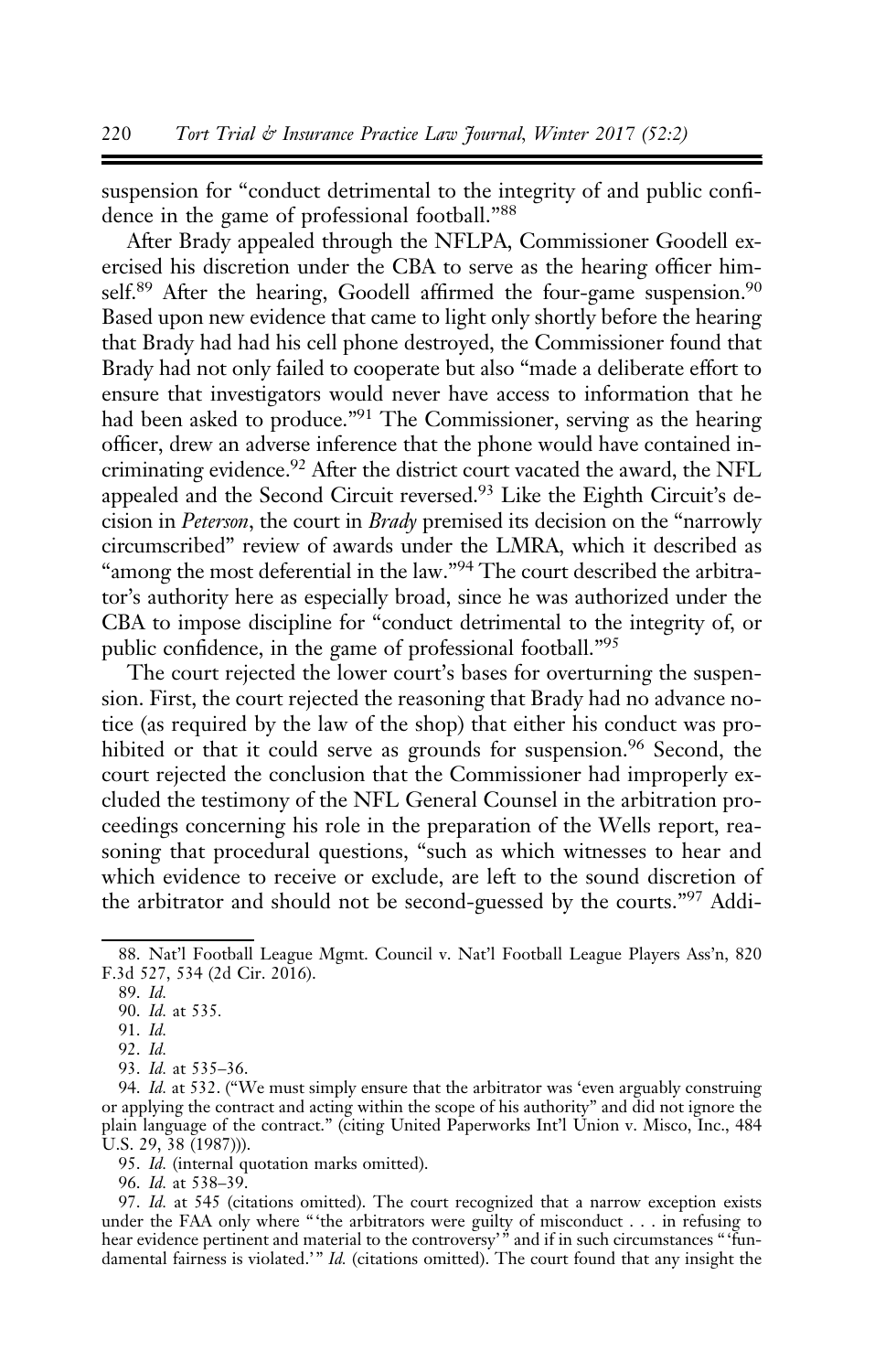tionally, the court found no merit in the NFLPA's argument that the Commissioner was evidently partial and should have recused himself because it was improper for him to adjudicate the propriety of his own conduct. The court reasoned that arbitration is a matter of contract, and "the parties to an arbitration can ask for no more impartiality than inheres in the method they have chosen."98

The decision emphasized, as did the court in Peterson, the "substantial" deference" afforded to arbitration decisions issued pursuant to the terms of the CBA under the LMRA and concluded that under such standard of review, "this case is not an exceptional one that warrants vacatur."<sup>99</sup>

## iv. vacatur

The ongoing battle over the finality of arbitration awards was illustrated in Bankers Life & Casualty Insurance Co. v. CBRE, Inc.<sup>100</sup> In this case, Bankers had signed a listing agreement with CBRE, under which Bankers agreed to sublease its office space if CBRE could find an alternative location for Bankers and Bankers could net \$7 million from the deal.<sup>101</sup> CBRE proposed such a transaction, but in doing so made a \$3.1 million miscalculation in its cost benefit analysis provided to Bankers.<sup>102</sup> Bankers filed for arbitration seeking to recover the \$3.1 million.<sup>103</sup> The panel award, upheld by the district court, found that although CBRE had made a material mistake, the cost benefit analysis contained a disclaimer that its calculations were not guaranteed.<sup>104</sup> In a decision authored by Judge Posner, the Seventh Circuit reversed, and held that the arbitration panel had exceeded its authority because the CBA was not part of the contract.<sup>105</sup>

99. Id. at 532. 100. 830 F.3d 729 (7th Cir. 2016). 101. Id. at 730. 102. Id. at 730–31. 103. Id. at 731. 104. Id. 105. Id.

general counsel might have had and the role he might have played in the preparation of the report were collateral to the issues in the arbitration and that the commissioner's decision to exclude the testimony thus "fits comfortably within his broad discretion to admit or exclude evidence and raises no questions of fundamental fairness." Id. at 546. Similarly, the court found that the arbitrator's denial of access to investigative notes and files from attorneys involved in the investigation did not amount to fundamental unfairness warranting vacatur because the CBA did not require the exchange of such information. Id.

<sup>98.</sup> Id. at 548 ("Here, the parties contracted in the CBA to specifically allow the Commissioner to sit as the arbitrator. . . . They did so knowing full well that the Commissioner had the sole power of determining what constitutes 'conduct detrimental,' and thus, knowing that the Commissioner would have a stake both in the underlying discipline and in every arbitration.").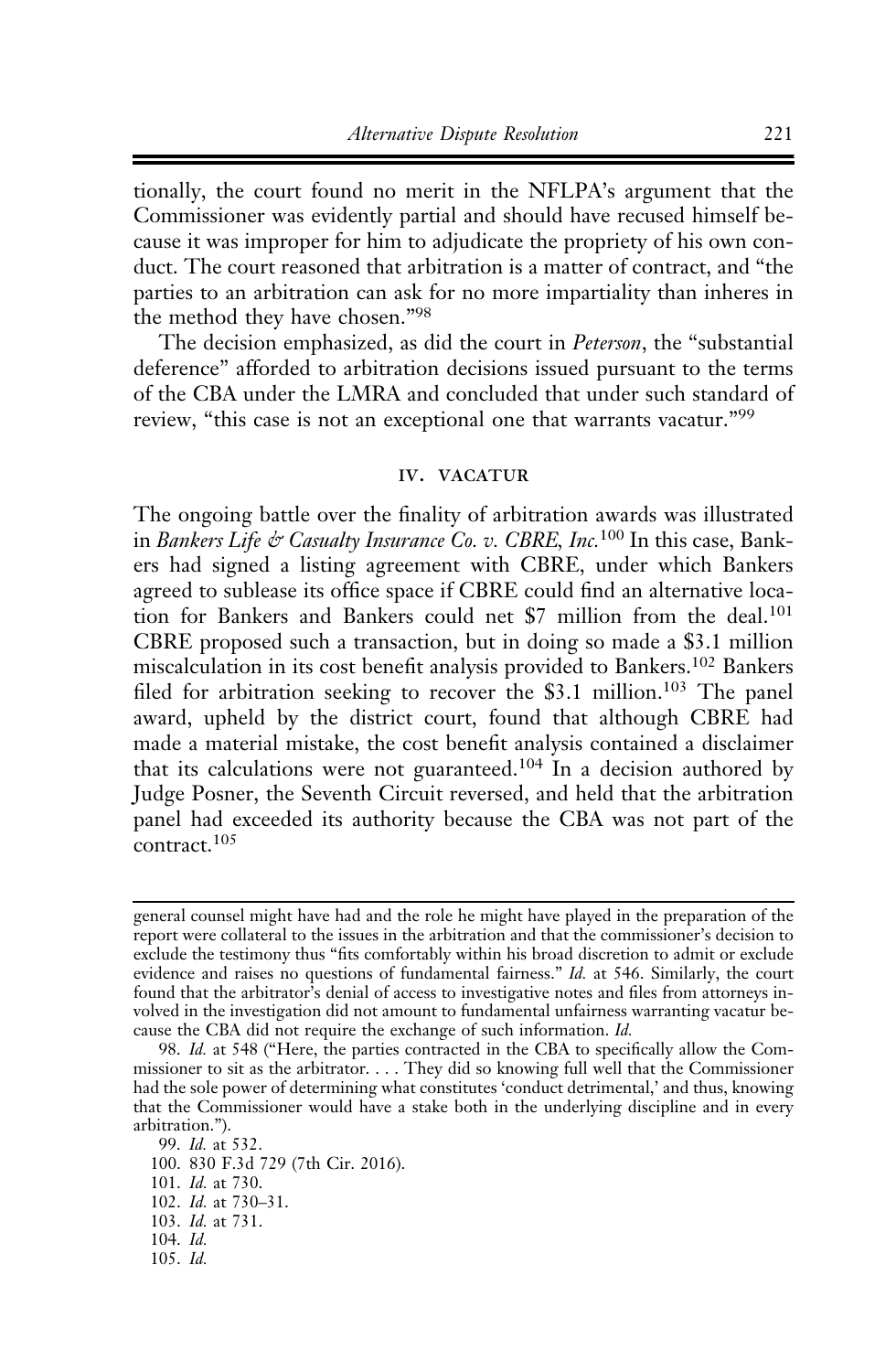The court stated that the arbitrators' role "was to interpret the agreement, not additions to it by one party without the consent of the other. . . . The arbitrators attempted to amend the contract with a document that was not part of the contract. The district court let them get away with it."106 Judge Posner's opinion did acknowledge the limited grounds to challenge arbitration awards and noted "[t]here was a time when commercial arbitration awards contained no reasoning, in order to avoid attracting the scrutiny of judges, who were fiercely hostile to arbitration. . . ."<sup>107</sup> Despite that well expressed regard for finality, the court reversed, finding that where "the parties bargained for a reasoned award," as they did by selecting arbitration that required the award to "contain a concise written statement of the reasons for the Award," "reasoning should be part of the 'face of the award.'"<sup>108</sup> The award therefore ignored the parties' agreement and vacatur was required.<sup>109</sup> Strongly dissenting, Judge Sykes agreed the arbitrators had mistakenly construed key documents, but advocated for more limited judicial review.<sup>110</sup>

The authority of a court to vacate an arbitration award that is found to be in manifest disregard of the law remains unclear. The FAA does not include manifest disregard as a ground for vacatur. In Hall Street Associates, L.L.C. v. Mattel Inc.,<sup>111</sup> the Supreme Court held that the enumerated grounds for vacatur in FAA Sections 10 and 11 are exclusive, <sup>112</sup> but allowed for ambiguity when it stated that common law grounds for more searching review could exist.<sup>113</sup> This ambiguity has resulted in persisting differences in judicial views of the courts' authority to vacate an award found to be in manifest disregard of the law.<sup>114</sup>

111. 552 U.S. 576 (2008).

112. Id. at 583-84 (stating "We now hold that §§ 10 and 11 respectively provide the FAA's exclusive grounds for expedited vacatur and modification.").

113. Id. at 590 ("In holding that §§ 10 and 11 provide exclusive regimes for the review provided by the statute, we do not purport to say that they exclude more searching review based on authority outside the statute as well . . . common law, for example, where judicial review of different scope is arguable.").

114. Presented with an opportunity to clarify the issue, the Court denied a petition for writ of certiorari that challenged the validity of manifest disregard as a ground for vacatur. See Dewan v. Walia, 544 F. App'x 240, 245–48 (4th Cir. 2013), cert. denied, 134 S. Ct. 1788 (2014).

<sup>106.</sup> Id. at 732.

<sup>107.</sup> Id.

<sup>108.</sup> Id. at 733.

<sup>109.</sup> Id.

<sup>110.</sup> Id. at 735 (Sykes, J., dissenting). Other cases in the Seventh Circuit have also noted that judicial review of arbitration awards is limited but not unlimited. See, e.g., U.S. Soccer Fed'n, Inc. v. U.S. Nat'l Soccer Team Players Ass'n, 2016 WL 5239838 (7th Cir. Sept. 22, 2016) (reversing the district court and vacating the award where the parties agreed to arbitrate but also agreed to preserve their right to challenge the decision). Another case deferring to the award and reversing a district court ruling is Southwest Regional Council of Carpenters v. Drywall Dynamics, Inc., 823 F.3d 524 (9th Cir. 2016).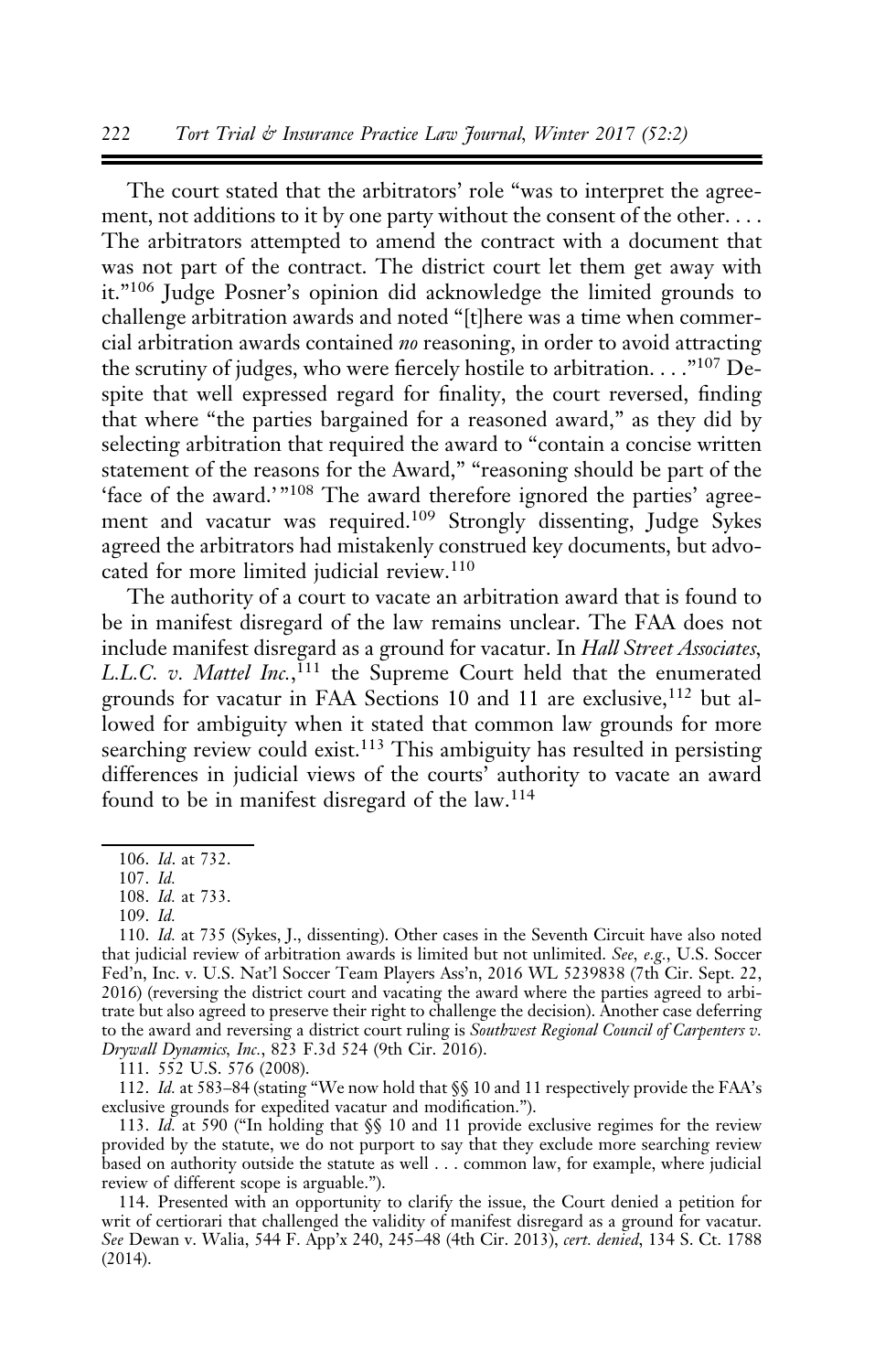In Sutherland Global Services v. Adam Technologies International SA de C.V.,<sup>115</sup> the Second Circuit interpreted Hall Street to hold that manifest disregard can be a valid ground for vacatur.<sup>116</sup> While Section 10 of the FAA provides the exclusive grounds for vacatur of an arbitration award, Sutherland held the manifest disregard standard acts as a "judicial gloss" for those grounds.117 Litigants challenging an award for manifest disregard, however, bear a heavy burden. As the court stated, "'[i]f the arbitrator has provided even a barely colorable justification for his or her interpretation of the contract, the award must stand.'"118 In Sutherland, for example, the award at issue was challenged on the basis that the arbitration panel manifestly disregarded a provision of the contract requiring a statement of work.119 The court found that the panel had developed an interpretation of the contract that excused the absence of a required statement of work and held that contract interpretation, regardless of error, does not rise to grounds for vacatur, even under a manifest disregard challenge.120

The Third Circuit also considered a manifest disregard claim relating to federal securities law in Goldman v. Citigroup Global Markets, Inc.<sup>121</sup> The plaintiffs filed for vacatur on the ground that the Financial Industry Regulatory Authority (FINRA) panel manifestly disregarded the statutory language of 15 U.S.C.  $\frac{5}{8}$  78(g) in concluding that no margin call had occurred.<sup>122</sup> The district court found that claim "insufficient to raise a substantial question of federal law."<sup>123</sup> The Third Circuit affirmed, finding no "actually disputed" question of law.<sup>124</sup> Without a substantial question of federal law, the court said it "need not inquire into the continuing validity of manifest disregard as a basis for vacatur" and affirmed dismissal for lack of subject matter jurisdiction.<sup>125</sup>

118. Id. (quoting Schwartz, 665 F.3d at 451–52).

121. 834 F.3d 242 (3d Cir. 2016).

122. Id. at 247–48.

123. Id. at 256.

<sup>115. 639</sup> F. App'x 697 (2d Cir. 2016).

<sup>116.</sup> Id. at 699.

<sup>117.</sup> Id. (stating that "we have nevertheless held that, 'as "judicial gloss on the specific grounds for vacatur of arbitration awards,"' in the FAA, an arbitrator's 'manifest disregard' of the law or of the terms of the arbitration agreement 'remains a valid ground for vacating arbitration awards'" (quoting Schwartz v. Merrill Lynch & Co., 665 F.3d 444, 451-52 (2d Cir. 2011)).

<sup>119.</sup> Id. at  $699-700$ . The parties had entered a contract for the provision of call center services, and a portion of the master services agreement required a statement of work to be executed prior to any obligation to pay under the statement of work. Id.

<sup>120.</sup> Id. at 700.

<sup>124.</sup> Id. at 257 (citing Grable & Sons Metal Prods., Inc. v. Darue Eng'g & Mfg., 545 U.S. 308 (2005)).

<sup>125.</sup> Id. at 256 n.13; see also Doscher v. SIA Port Grp. Sec. LLC, 832 F.3d 372 (2d Cir. 2016) (finding no manifest disregard because the petition did not present a substantial question of any violation of federal duty or obligation). On the viability of manifest disregard, the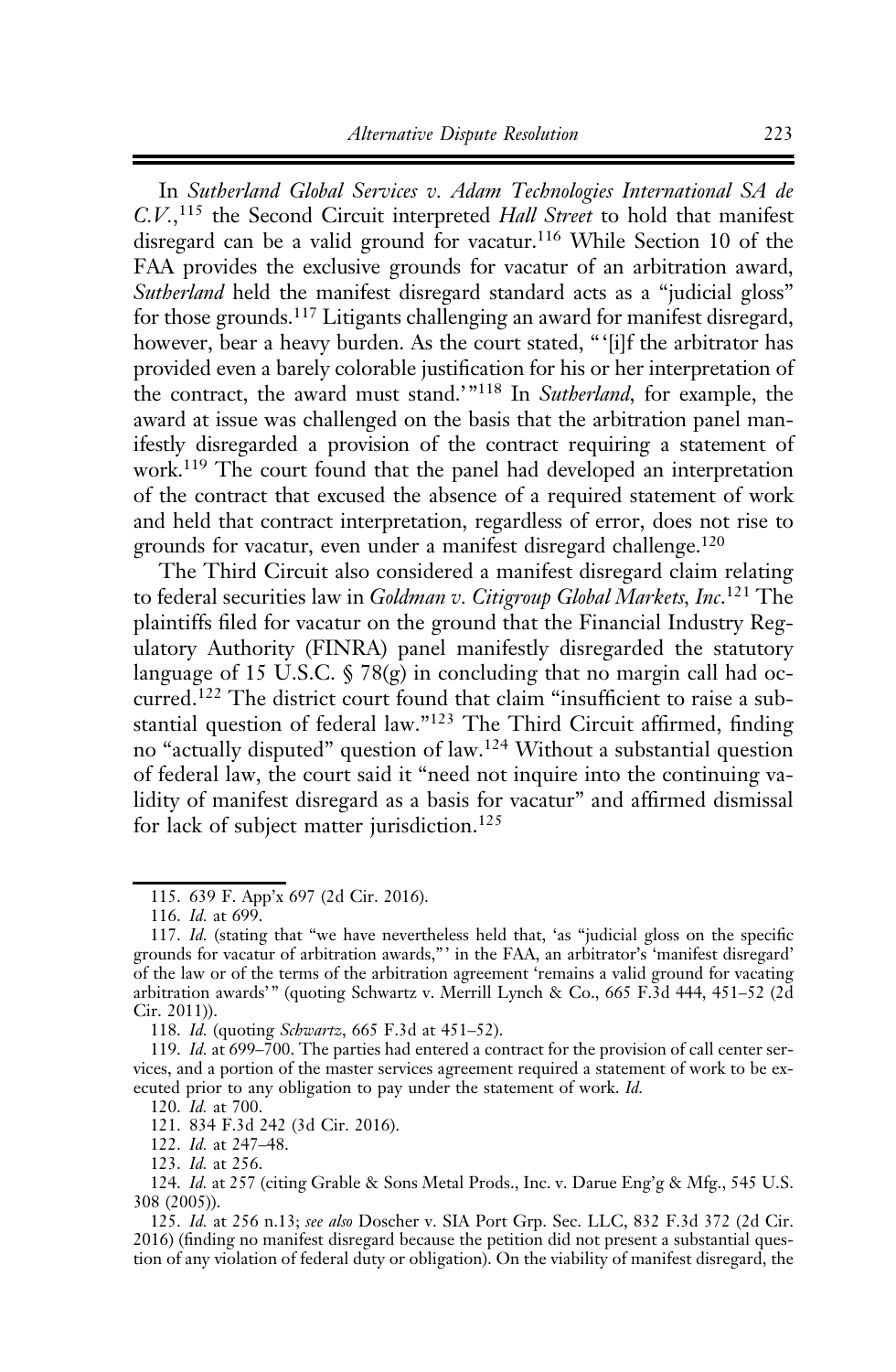The Sixth Circuit also chose not to decide the viability of manifest disregard as a challenge to an arbitration award in Schafer v. Multiband Corp.,<sup>126</sup> which reversed the district court's vacatur of an arbitration award for manifest disregard of ERISA law.127 The lower court said the arbitration panel determined that ERISA "categorically bars all private indemnification agreements between plan fiduciaries and third parties," when no such precedent exists.<sup>128</sup> The appellate court did not rule on whether manifest disregard is ground for vacatur but reversed the order to vacate, acknowledging that the arbitrator's decision was an apparent error of law, but not manifest disregard.<sup>129</sup> The case was remanded for further proceedings.<sup>130</sup>

The Southern District of New York affirmed an arbitration award in the face of a manifest disregard challenge in Benihana, Inc. v. Benihana of Tokyo, LLC.<sup>131</sup> The award granted injunctive relief to Benihana for violations of its licensing agreement, but found termination of the agreement to be unreasonable.<sup>132</sup> Benihana claimed that the panel's holding was so unfounded in law that it essentially rewrote the contract, constituting a manifest disregard of the agreement.<sup>133</sup> The court held that manifest disregard stands as a valid standard for the vacating of an arbitration award because it is a gloss term on the statutory grounds of FAA Section 10 and a doctrine of "last resort" for "those exceedingly rare instances where some egregious impropriety on the part of the arbitrators is apparent but where none of the provisions of the FAA apply."134 The court affirmed the arbitration award in its entirety because, despite finding the dissenting arbitrator more correct, the court ultimately held that a panel's contract interpretation does not fall within the extremely narrow grounds for judicial review under manifest disregard.135 Rather, all that is required for confirmation is a "barely colorable justification for the outcome reached."136

131. 2016 WL 3913599 (S.D.N.Y. July 15, 2016).

132. Id. at \*6–8.

- 133. Id. at \*12–15.
- 134. Id. at \*10 (internal quotation marks omitted).

136. Id. at \*10.

Third Circuit has stated, "this court has not yet weighed-in. We decline the opportunity to do so now." Whitehead v. Pullman Grp., LLC, 811 F.3d 116, 121 (3d Cir. 2016).

<sup>126. 629</sup> F. App'x 653 (6th Cir. 2015).

<sup>127.</sup> *Id.* at 658.

<sup>128.</sup> Id. at 655.

<sup>129.</sup> Id. at 657–58.

<sup>130.</sup> Id. at 658. The Sixth Circuit also upheld the award in Samaan v. General Dynamics Land Systems, 835 F.3d 593 (6th Cir. 2016) (finding the manifest disregard argument was waived).

<sup>135.</sup> Id. at \*10–13 ("Its inopportune choice of words aside, the panel majority's conclusion that keeping the Honolulu restaurant in the Aoki family was a purpose of the License Agreement was, therefore, based upon, and within its broad authority to construe, the agreement. This conclusion is beyond the scope of the Court's review.").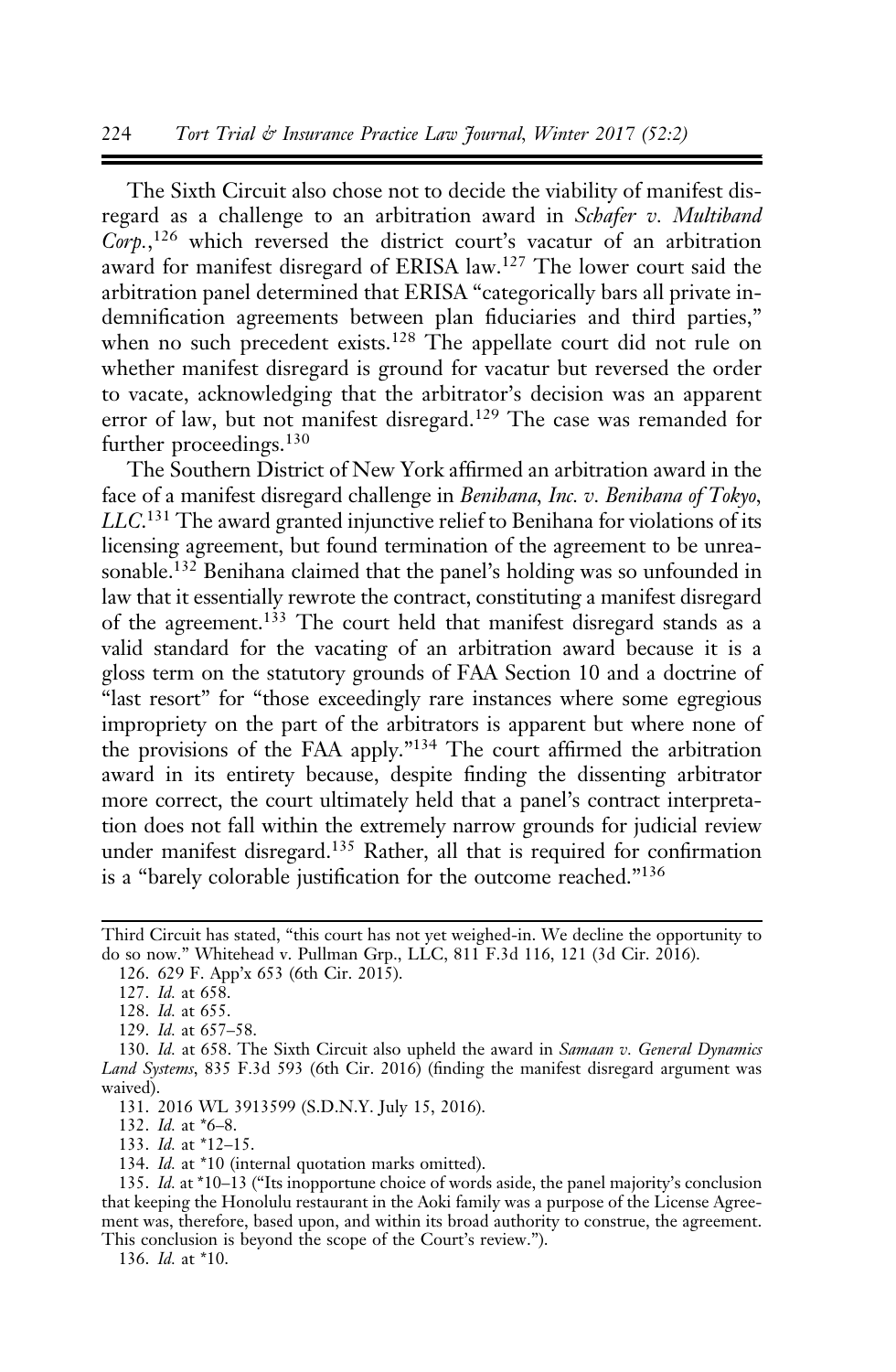In ICAP Corporates, LLC v. Drennan,<sup>137</sup> the District of New Jersey avoided ruling on manifest disregard, but vacated an award of \$850,000 in compensatory damages for work performed as head of financial futures and options for ICAP.<sup>138</sup> The court acknowledged multiple extrastatutory, common law grounds for vacatur, including the award being in manifest disregard of the law.<sup>139</sup> The court did not actually decide the manifest disregard issue, but instead vacated the award by finding the arbitration panel had acted in a way that was fundamentally unfair under FAA Section 10(a)(3) when it changed the schedule of arbitration proceedings without warning, preventing ICAP from presenting witnesses it was prepared to call on the scheduled dates.<sup>140</sup>

The state courts appear less inclined to use manifest disregard to vacate arbitration awards. In *Hoskins v. Hoskins*,<sup>141</sup> for example, the Supreme Court of Texas rejected manifest disregard as a basis for vacatur of an arbitration award. The case was governed by the Texas General Arbitration Act (TAA), which mirrors the FAA on grounds for vacatur.<sup>142</sup> The challenge claimed "the arbitrator demonstrated a manifest disregard of the law by ignoring the bankruptcy court's injunction, deciding questions of fact in a summary judgment proceeding, dismissing claims against Clifton that were not pled or argued, and disregarding established Texas law."143 The court held that "[t]he statutory text could not be plainer: the trial court 'shall confirm' an award unless vacatur is required under one of the enumerated grounds. . . . [T]he TAA leaves no room for courts to expand on those grounds, which do not include an arbitrator's manifest disregard of the law."144

Manifest disregard met a similar fate in Cunningham v. LeGrand,<sup>145</sup> where the West Virginia Supreme Court of Appeals affirmed an award denying petitioner's claims and granting attorney fees to the respondents.<sup>146</sup> One member of an LLC argued manifest disregard to challenge an award denying his request for control of the company and access to all

<sup>137. 2016</sup> WL 644145 (D.N.J. Feb. 17, 2016).

<sup>138.</sup> Id. at \*2–8.

<sup>139.</sup> Id. at \*4 ("Vacatur has been permitted if the award is completely irrational.... An arbitrator's manifest disregard for the law is sufficient to vacate an arbitration award." (internal citations omitted)).

<sup>140.</sup> Id. at \*5 ("The record reflects that ICAP was prepared to present its evidence and witnesses on the date scheduled and that the Panel altered that schedule, to ICAP's detriment, mid-hearing." (internal citations omitted)).

<sup>141. 497</sup> S.W.3d 490 (Tex. 2016).

<sup>142.</sup> Texas General Arbitration Act § 171.008.

<sup>143.</sup> Hoskins, 497 S.W.3d at 492–93 (internal quotation marks omitted).

<sup>144.</sup> Id. at 494.

<sup>145. 785</sup> S.E.2d 265 (W. Va. 2016).

<sup>146.</sup> Id. at 273.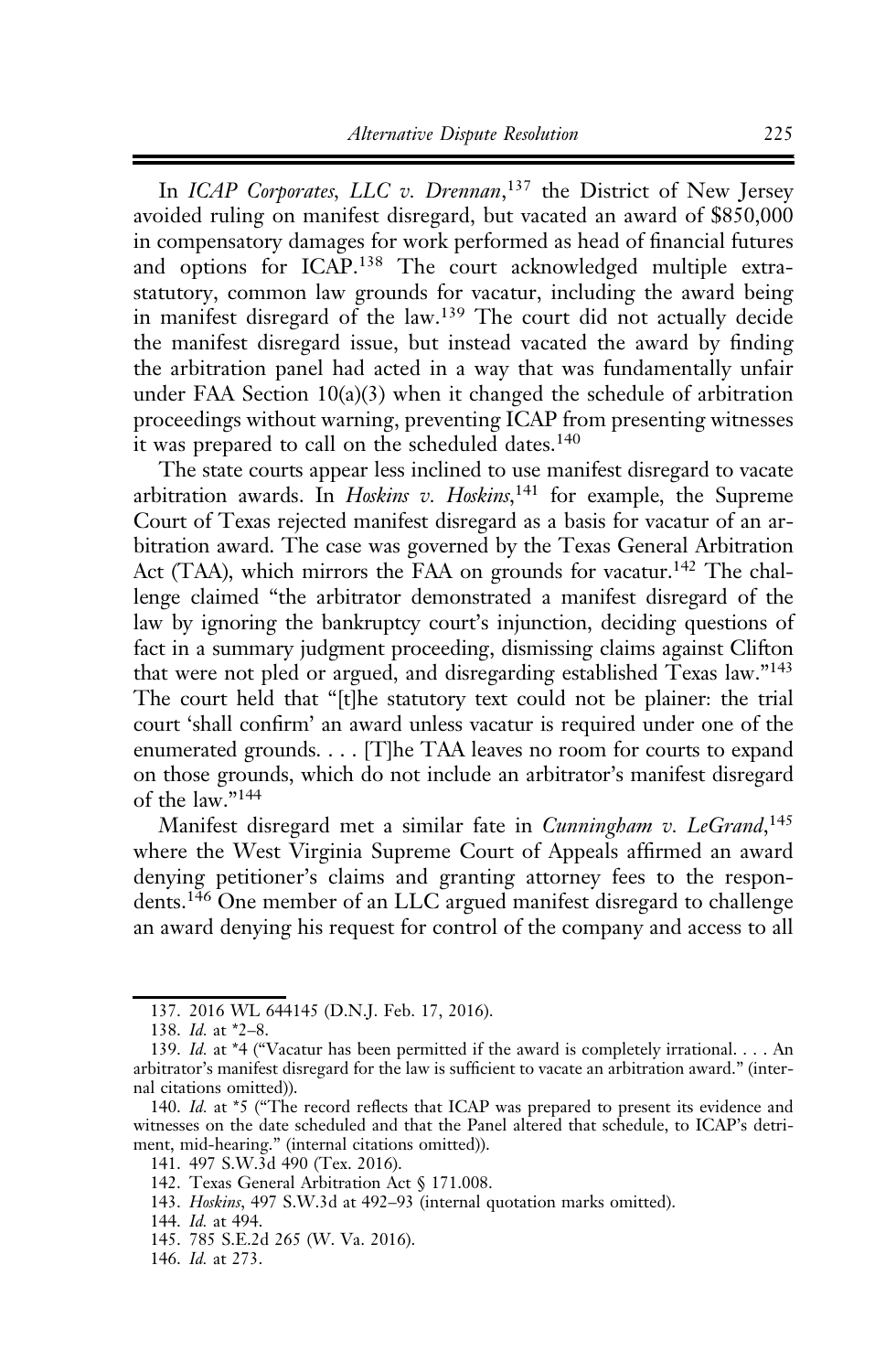financial records.147 The arbitrator decided that the request for all records was unreasonable.<sup>148</sup> In rejecting the member's argument, the court interpreted Hall Street to hold that manifest disregard is not a legitimate basis for vacatur, stating the "suggestion to this Court that the United States Supreme Court has sanctioned the assertion of a particular non-FAA ground for seeking to vacate an arbitration award lacks both candor and legal support."<sup>149</sup>

Overall, manifest disregard as a ground for vacatur remains in an unsettled grey zone.

## v. mandatory disclosures in arbitration

With the broad power given arbitrators, the hurdles for review of even an incorrect decision, and the absence of public vetting of arbitrators, the integrity of the arbitral process depends on disclosure. Evident partiality of the arbitrator or an undisclosed conflict is one of a few well-recognized grounds for vacatur.<sup>150</sup> On the other hand, disclosure requirements that are too stringent unnecessarily encumber and delay the process. Recent cases explore this delicate balance.

Several opinions over the past year examined the permissible level of relationship between an arbitrator and parties or their counsel to determine the existence of bias sufficient to question the integrity of the award. For example, in Cooper v. WestEnd Capital Management, L.L.C.,<sup>151</sup> the Fifth Circuit refused to vacate the award of a JAMS arbitrator who failed to disclose a relationship between one of the parties and a different uninvolved arbitrator (Bates) who also worked for JAMS.152 Rejecting the argument that two arbitrators working for the same organization was improperly undisclosed, the court said "there is no evidence that Bates had any relationship with the Arbitrator other than the fact that both serve as JAMS arbitrators" and "[m]ost importantly, Cooper points to nothing in the record that would indicate that the Arbitrator had any prejudice against him."153

153. Id.

<sup>147.</sup> Id.

<sup>148.</sup> Id. at 267.

<sup>149.</sup> Id. at 270.

<sup>150. 9</sup> U.S.C. § 10(a)(2); see Noel Madamba Contr. LLC v. Romero, 364 P.3d 518 (Haw. 2015), reconsideration granted in part by 2016 WL 197028 (Haw. Jan. 12, 2016).

<sup>151. 832</sup> F.3d 534 (5th Cir. 2016).

<sup>152.</sup> The court also seemed to consolidate the common law manifest disregard standard and the statutory prohibition in FAA  $\S$  10(a)(4) on an award that exceeds an arbitrator's contractual powers. The court specifically referenced FAA  $\S$  10(a)(4), stating that an award may be vacated where arbitrators exceeds their powers, but went on to use manifest disregard reasoning, stating "[t]he question is whether the arbitrator's award was . . . so unconnected with the wording and purpose of the [contract] as to manifest an infidelity to the obligation of an arbitrator." Id. at 545.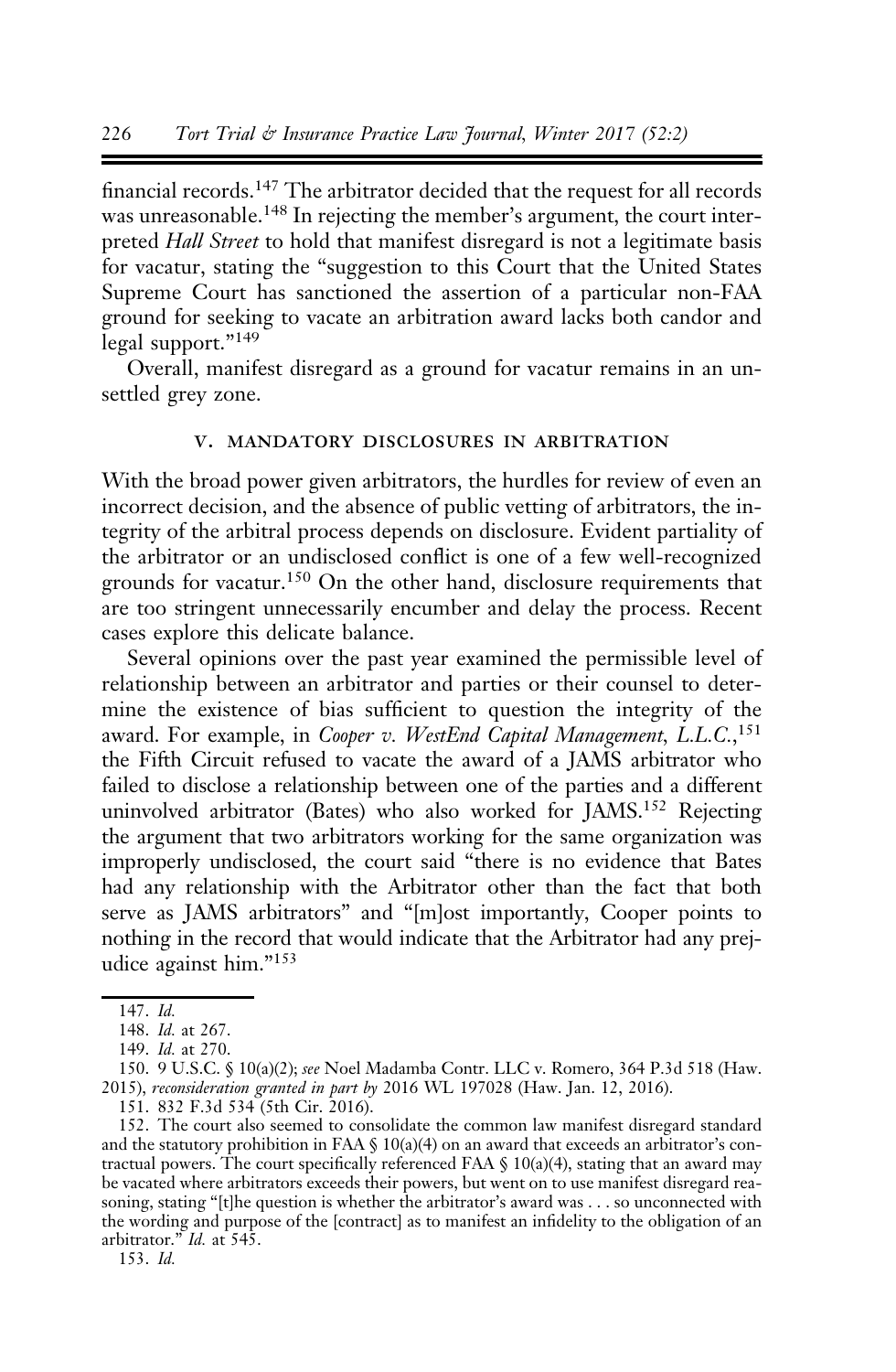Similarly, disclosure of the arbitrator's consulting practice was not mandated in *Baxter v. Bock*.<sup>154</sup> In this case, involving a fee dispute, the arbitrator had unquestionably erred but refused to correct his error.<sup>155</sup> Later, it was "discovered the arbitrator was in the business of auditing attorney bills and had written extensively about attorney overbilling."<sup>156</sup> Specifically, the arbitrator's undisclosed expertise was in reviewing attorney bills rather than in representing one side or the other.157 Because his practice was not devoted exclusively to one side in fee disputes and he had no particular economic incentive affecting his ruling, there was no concern the arbitrator might tend to favor "'steady customers'" or "parties in the industry who commonly appear before them."<sup>158</sup> The court recognized that the arbitrator "cannot reasonably be expected to identify and disclose all events in the arbitrator's past, including those not connected to the parties, the facts, or the issues in controversy, that conceivably might cause a party to prefer another arbitrator."<sup>159</sup>

The materiality of the non-disclosed information can be determinative of implied bias. In National Indemnity Co. v. IRB Brasil Resseguros S.A.,<sup>160</sup> the Southern District of New York refused to vacate an award after IRB claimed that the umpire (Schmidt) made an untimely disclosure of a relationship that showed evident bias.<sup>161</sup> In 2009, Schmidt was initially appointed umpire and disclosed that he had worked once as an arbitrator for each party.<sup>162</sup> After three years without progress, the arbitration was resumed and Schmidt was again appointed umpire.<sup>163</sup> Schmidt made a delayed disclosure that included a new relationship with the parties in subsequent arbitrations.<sup>164</sup> Asked to disqualify himself, Schmidt had the parties thoroughly brief the issue, but refused to resign.<sup>165</sup> After the arbitration, the dissatisfied party asked the court to vacate the award.166 The court confirmed the award, finding that the disclosures, even if not timely, did not show evident bias because they were of the same type as originally disclosed.<sup>167</sup> Specifically, the court explained that "even if IRB were

164. Id. at 464–66.

<sup>154. 202</sup> Cal. Rptr. 3d 323 (Cal. Ct. App. 2016).

<sup>155.</sup> Id. at 325.

<sup>156.</sup> Id.

<sup>157.</sup> Id. at 333.

<sup>158.</sup> Id.

<sup>159.</sup> Id. at 332 (quoting Haworth v. Super. Ct., 235 P.3d 152 (Cal. 2010)).

<sup>160. 164</sup> F. Supp. 3d 457 (S.D.N.Y. 2016), amended 2016 WL 3144057 (S.D.N.Y. Apr. 14, 2016).

<sup>161.</sup> Id. at 466.

<sup>162.</sup> Id. at 465.

<sup>163.</sup> Id. at 466.

<sup>165.</sup> Id. at 467. 166. Id. at 473.

<sup>167.</sup> Id. at 467, 478.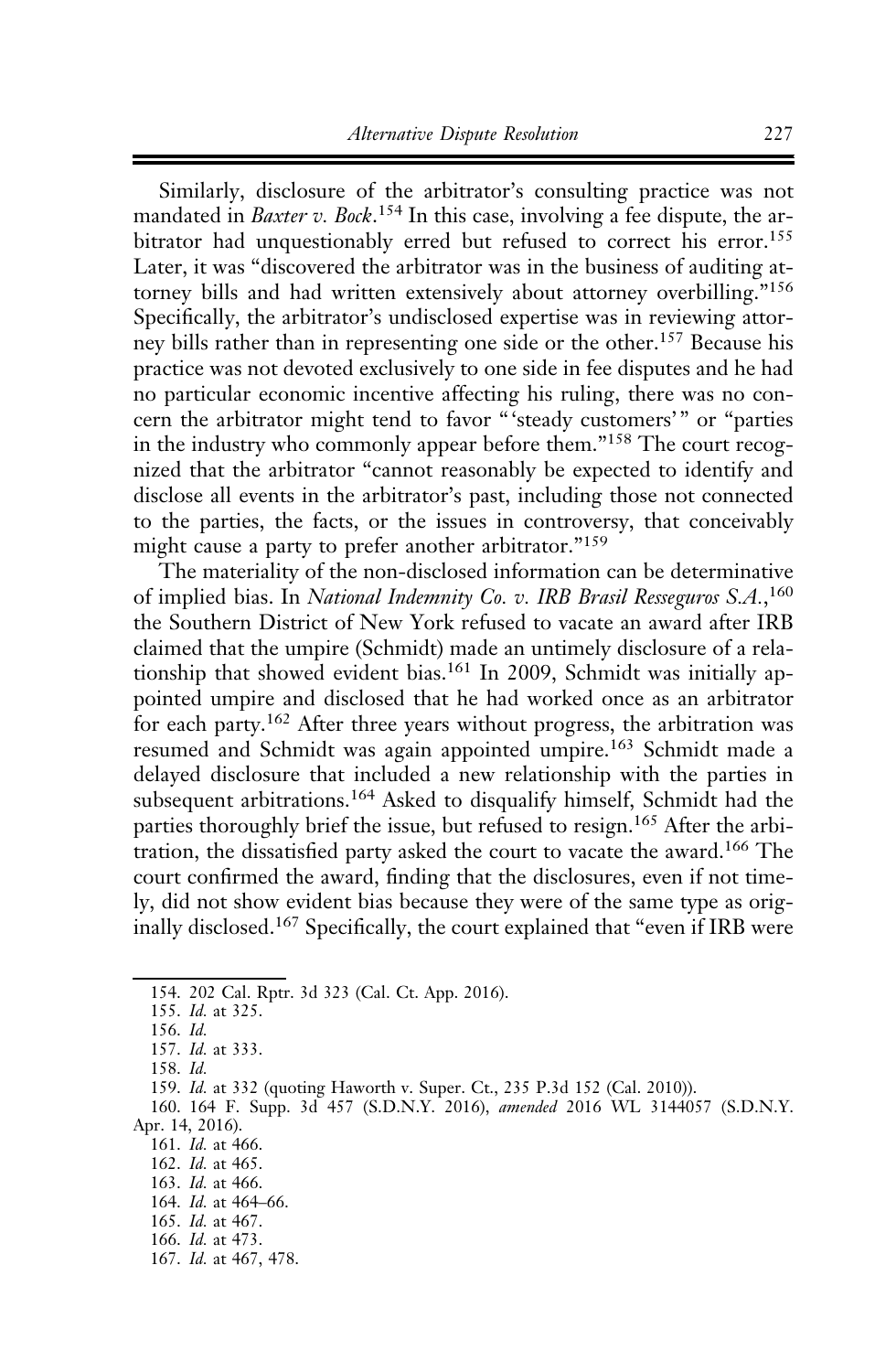correct that Schmidt had, and breached, an obligation of 'timely disclosure,' vacatur would still not be appropriate. It is not the nondisclosure itself but the materiality of the undisclosed facts that controls the evident partiality inquiry."<sup>168</sup>

On the other hand, if sufficiently close, even the potential of a relationship may show impermissible bias. The Supreme Court of Hawaii in Noel Madamba Contracting LLC v. Romero<sup>169</sup> vacated an award because the arbitrator (Yim) failed to disclose a relationship with Romero's law firm (Cades Schutte).<sup>170</sup> After a partial final award, it was discovered that the administrator of Yim's personal retirement accounts had first considered and later hired Cades Schutte to review his accounts for conformity with state and federal law.<sup>171</sup> The lower courts held that failure to disclose the relationship was immaterial because, at the time of the first disclosure, Yim's administrator was merely considering the law firm and it was then only a "potential" or "future" relationship.172 Reversing, the Supreme Court held that the relationship "created a reasonable impression of partiality," which mandated vacatur.<sup>173</sup> "[B]ecause review of an arbitration award is limited, an arbitrator's impartiality and appearance of impartiality is paramount. As a corollary, the disclosure process is of utmost import."174 Not all details of every relationship can be or need be disclosed. The courts will look at the materiality of the non-disclosure before refusing to confirm an award.175

#### vi. mediation confidentiality

Alternative dispute resolution depends on confidentiality, but guarding secrets in our modern age has become a constant challenge. Traditionally, mediation confidentiality has been strictly preserved. Confidentiality of mediation negotiations and discussions usually remains unchallenged, but several recent cases illustrate there are vulnerabilities. A recent dispute between two distinguished jurists in In re Caesars Entertainment Operating  $Co.176$  illustrates the point. During Chapter 11 bankruptcy proceedings and contemporaneous mediation attempts, former federal judge and me-

<sup>168.</sup> Id. at 478.

<sup>169. 364</sup> P.3d 518 (Haw. 2015), reconsideration granted in part by 2016 WL 197028 (Haw. Jan. 12, 2016).

<sup>170.</sup> Id. at 519–20.

<sup>171.</sup> Id. at 519.

<sup>172.</sup> Id. at 529.

<sup>173.</sup> Id. at 528.

<sup>174.</sup> Id.

<sup>175.</sup> The untimely disclosure of an arbitration agreement itself is considered in another line of cases. See, e.g., Messina v. N. Cent. Distrib., 821 F.3d 1047 (8th Cir. 2016).

<sup>176.</sup> In re Caesars Ent'mt Operating Co. Inc., 1501145, 2016 WL 7477553 (Bankr. N.D. Ill. Feb. 26, 2016).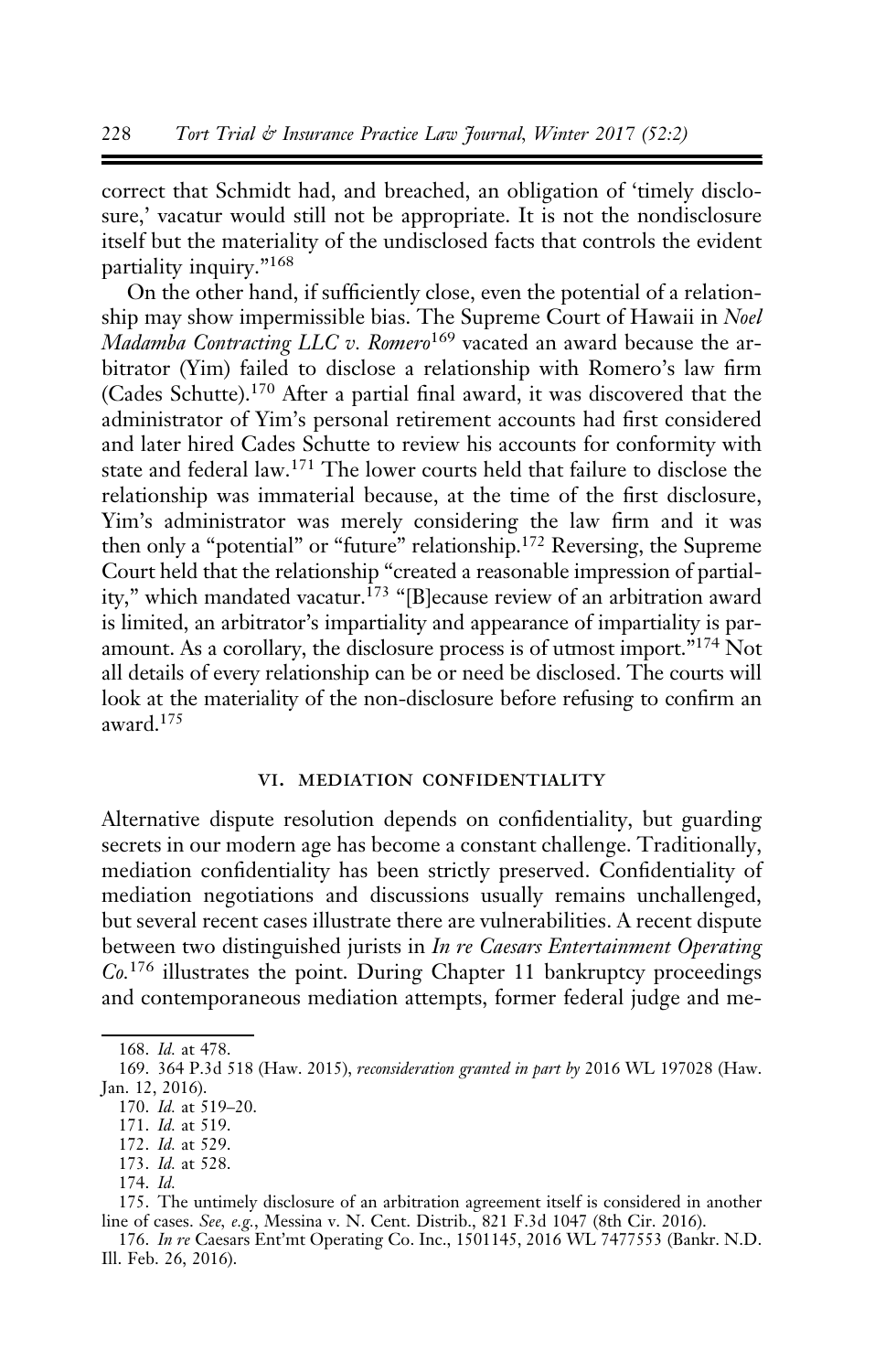diator Joseph Farnan and Judge Goldgar of the U.S. Bankruptcy Court for the Northern District of Illinois reached an impasse that resulted in Farnan's resignation as mediator.<sup>177</sup> The case involved an attempted restructuring of approximately \$18 billion in debt.<sup>178</sup> Caesars had successfully negotiated with senior creditors and bondholders to reduce the debt by almost \$10 billion but requested mediation when an agreement could not be reached with junior creditors.179 The primary goal of the mediation was to settle a number of lawsuits filed on behalf of the junior creditors totaling approximately \$12.6 billion.<sup>180</sup> The lawsuits alleged that the parent company had stripped the bankrupt operating unit of its most valuable assets.<sup>181</sup> The court had stayed the lawsuits pending mediation.

At a case management hearing, Judge Goldgar expressed displeasure that the report on the status of the mediation omitted specific mediation offers and discussions. The judge suggested that if Farnan wished to continue mediating he had to testify to those specific discussions.<sup>182</sup> Farnan resigned and later commented that the judge's comments expressed an "atypical view" of mediation and that "the Court either misspoke or doesn't understand how such disclosures would be viewed by participants and the markets."<sup>183</sup> The judge refused to extend the stay, and soon after, Caesars reached an agreement to settle the cases for around 66 cents on the dollar (up from the approximately 9 cents on the dollar originally offered, and part of a plan that had been accepted by the senior creditors).<sup>184</sup> Farnan's insistence on guarding confidentiality, the lifting of the stay, and the subsequent settlement raise obvious concerns about preservation of confidentiality.

Even an undisputed confidentiality agreement may be vulnerable absent very specific objections to the mediation statements. In an unpublished and non-precedential memorandum, Milhouse v. Travelers Commercial Insurance Co.,<sup>185</sup> the Ninth Circuit upheld a verdict over claims of

<sup>177.</sup> See Lillian Rizzo, Caesars Bankruptcy Mediator Abruptly Resigns, WALL ST. J., Sept. 9, 2016, http://www.wsj.com/articles/caesars-bankruptcy-mediator-abruptly-resigns-1473439505 (quoting attorney Benjamin S. Siegal, "'One of the basic tenets of mediation is confidentiality. . . . 'It's like Vegas—what you say here stays here.'").

<sup>178.</sup> Id.

<sup>179.</sup> Id.

<sup>180.</sup> Id.

<sup>181.</sup> Id.

<sup>182.</sup> Steven Church, It's Judge Versus Judge in Battle to End Caesars Bankruptcy, BLOOMBERG MKTS., Sept. 9, 2016, http://www.bloomberg.com/news/articles/2016-09-09/caesarsmediator-quits-debt-talks-over-confidentiality-worry.

<sup>183.</sup> Id.

<sup>184.</sup> Michael J. de la Merced, Caesars Entertainment to Emerge from Chapter 11 Bankruptcy, N.Y. TIMES, Sept. 27, 2016, available at http://www.nytimes.com/2016/09/28/business/ dealbook/caesars-entertainment-to-emerge-from-chapter-11-bankruptcy.html.

<sup>185. 641</sup> F. App'x 714 (9th Cir. 2016).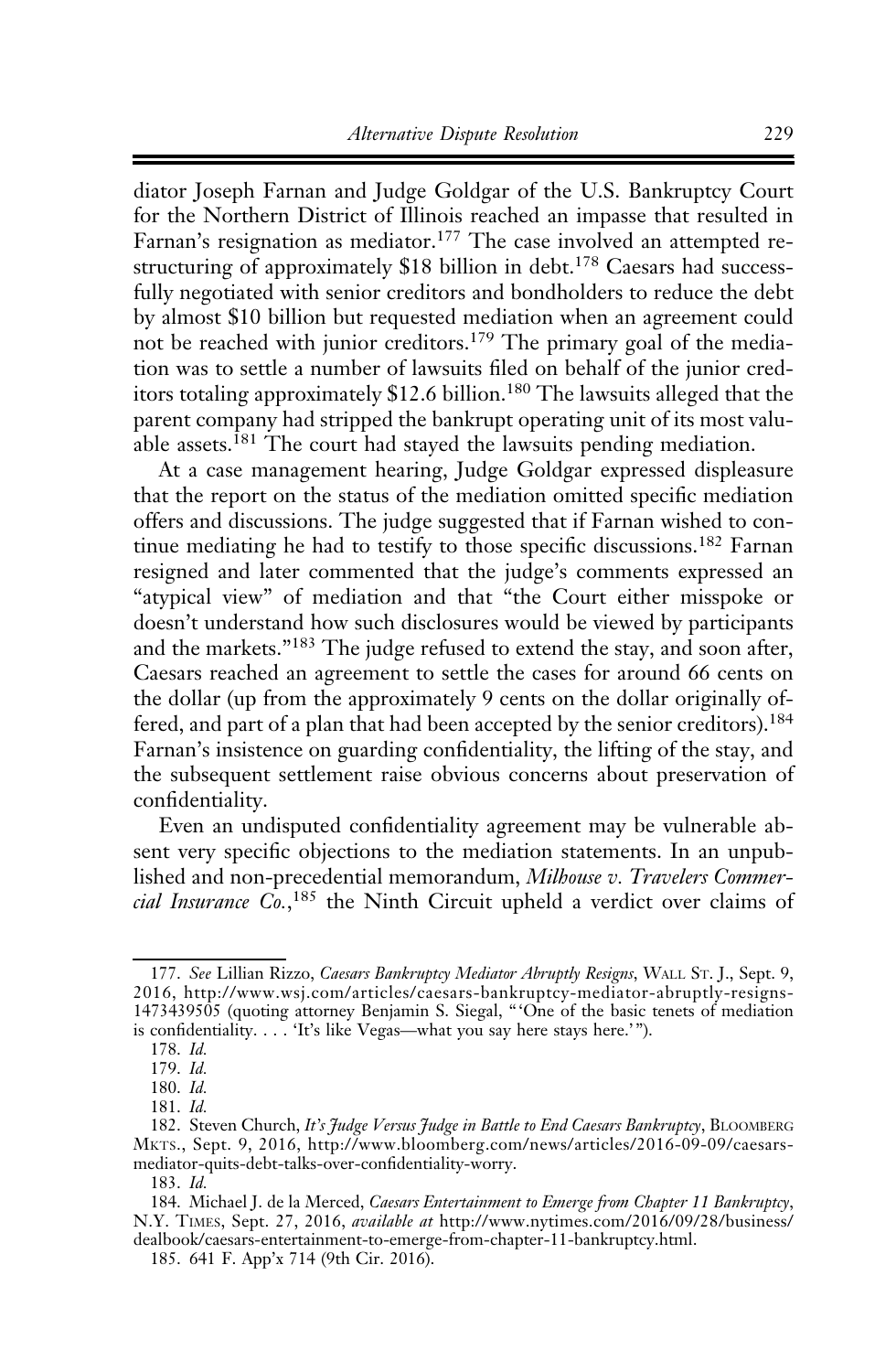erroneous admission of confidential mediation statements.<sup>186</sup> Both parties had filed pretrial motions to exclude all evidence related to mediation but the judge instructed the parties to raise their objections during trial.<sup>187</sup> The defendant offered testimony by the mediator about statements the Milhouses allegedly made in mediation and also presented expert testimony on "his impression of the Milhouses' motives at mediation."188 Hearsay objections to these statements were overruled, under Federal Rule of Evidence 801(d)(2)(C), because the statements were authorized by the Milhouses and the mediator was acting as a type of agent.<sup>189</sup> The appellate court held that this objection, even with the motions in limine, was insufficient to raise the issue of confidentiality and deemed it waived.<sup>190</sup> The court also found that the decision to admit the testimony over a hearsay objection was not clearly erroneous and thus affirmed the verdict.191 The finding that the mediator spoke as a form of agent for a party is particularly notable. Confidentiality in mediation, this case reminds us, is by no means assured.192

The Oregon Supreme Court considered the balance of confidentiality against the ability to bring a legal malpractice claim based on communications made during and after the mediation in Alfieri v Solomon.<sup>193</sup> At issue was the Oregon Mediation Statute, which makes statements related to mediation confidential and inadmissible in subsequent judicial proceedings.<sup>194</sup> The trial court struck allegations in the complaint detailing mediation communications from the mediator and between plaintiff and his attorneys "that defendant had failed to reasonably advocate for Plaintiff" and "that defendant pressured Plaintiff into eventually agreeing to the mediator's proposal."<sup>195</sup> The appellate court generally affirmed. The supreme court partly reversed the lower courts' decisions, concluding that attorney client communications regarding mediation, but not made during the actual mediation, were not protected by statute.<sup>196</sup> These

193. 365 P.3d 99 (Or. 2015).

194. Id. at 104.

195. Id. at 111–12 (internal quotation marks omitted).

196. Id. at 111 ("'[M]ediation communications' includes only communications exchanged [among] parties, mediators, representatives of a mediation program, and other persons while present at mediation proceedings, that occur during the time that the mediation is underway and relate to the substance of the dispute being mediated. Private communications between a mediating party and his or her attorney outside of mediation proceedings, however, are not

<sup>186.</sup> Id. at 716.

<sup>187.</sup> Id. at 717.

<sup>188.</sup> Id.

<sup>189.</sup> Id.

<sup>190.</sup> Id. at 717–18.

<sup>191.</sup> Id.

<sup>192.</sup> On the other hand, in an earlier Ninth Circuit decision, the court enforced a mediation confidentiality agreement to bar the admission of any aspect of the mediation. Facebook, Inc. v. Pac. Nw. Software, Inc., 640 F.3d 1034, 1042 (9th Cir. 2011).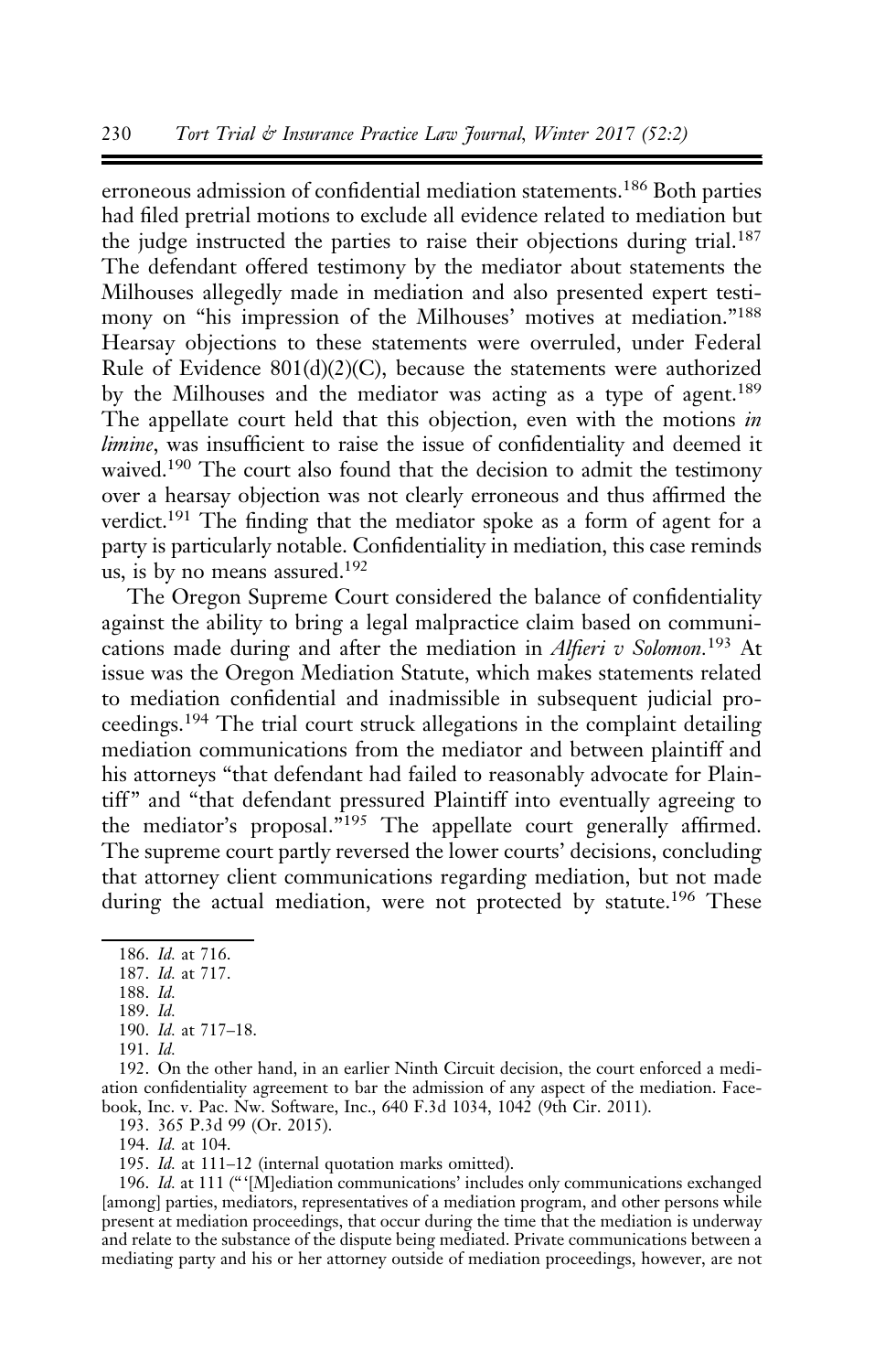cases illustrate that preservation of confidentiality requires continuous diligence. Additionally, the confidentiality so highly valued may one day be the very thing preventing enforcement of rights sought another day.<sup>197</sup>

#### vii. waiver of the right to arbitrate

A party may waive its right to arbitrate by a delay in enforcing that right during litigation. In Chassen v. Fidelity National Financial, Inc.,<sup>198</sup> the Third Circuit held that a defendant did not waive its right to arbitrate by continuing to litigate in court and by delaying the filing of a motion to compel arbitration because such a motion would have been futile.<sup>199</sup> The defendants were sued in January 2009 by plaintiffs seeking to represent a class of real estate purchasers and refinancers who were allegedly overcharged fees stemming from the recording of their deeds and mortgage instruments.<sup>200</sup> Although the agreements between the parties contained arbitration clauses, the defendants did not seek to compel arbitration based on those clauses and gave no explanation for this inaction.<sup>201</sup> At that time, the New Jersey Supreme Court had ruled that the presence of a class arbitration waiver rendered an agreement unconscionable.<sup>202</sup> However, on April 27, 2011, the Supreme Court in Concepcion found a similar rule under California law preempted by the FAA.<sup>203</sup> The defendants quickly demanded enforcement of the arbitration agreements and, on August 1, 2011, filed a motion to compel arbitration.204 The Third Circuit concluded that because the defendants' motion to compel was "almost certain to fail" prior to Concepcion, the futility exception applied and excused the defendants' delay in seeking to compel arbitration.<sup>205</sup>

In Messina v. North Central Distributing, Inc.,<sup>206</sup> the Eighth Circuit held that an employer waived its right to arbitrate by defending a lawsuit for

198. 836 F.3d 291 (3d Cir. 2016).

199. Id. at 293.

205. Id. at 301.

<sup>&#</sup>x27;mediation communications' as defined in the statute, even if integrally related to a mediation.").

<sup>197.</sup> See Jeff Kichaven, Beware the "Standard" Mediation Confidentiality Agreement, LAW 360, Aug. 17, 2016, http://www.law360.com/articles/829454/beware-the-standardmediation-confidentiality-agreement; See also Rachel Ehlrich et al., How Confidential are Mediation Communications? You Might Be Surprised, ABA Ins. Coverage Litig. Comm., Feb. 21, 2016, http://www.americanbar.org/content/dam/aba/ administrative/litigation/materials/ 2016\_insurance\_coverage\_litigation\_committee/written\_materials/1\_how\_confidential\_are\_ mediation communications final paper.authcheckdam.pdf.

<sup>200.</sup> Id.

<sup>201.</sup> Id.

<sup>202.</sup> Id. at 299–301.

<sup>203.</sup> Id. at 294.

<sup>204.</sup> Id.

<sup>206. 821</sup> F.3d 1047 (8th Cir. 2016).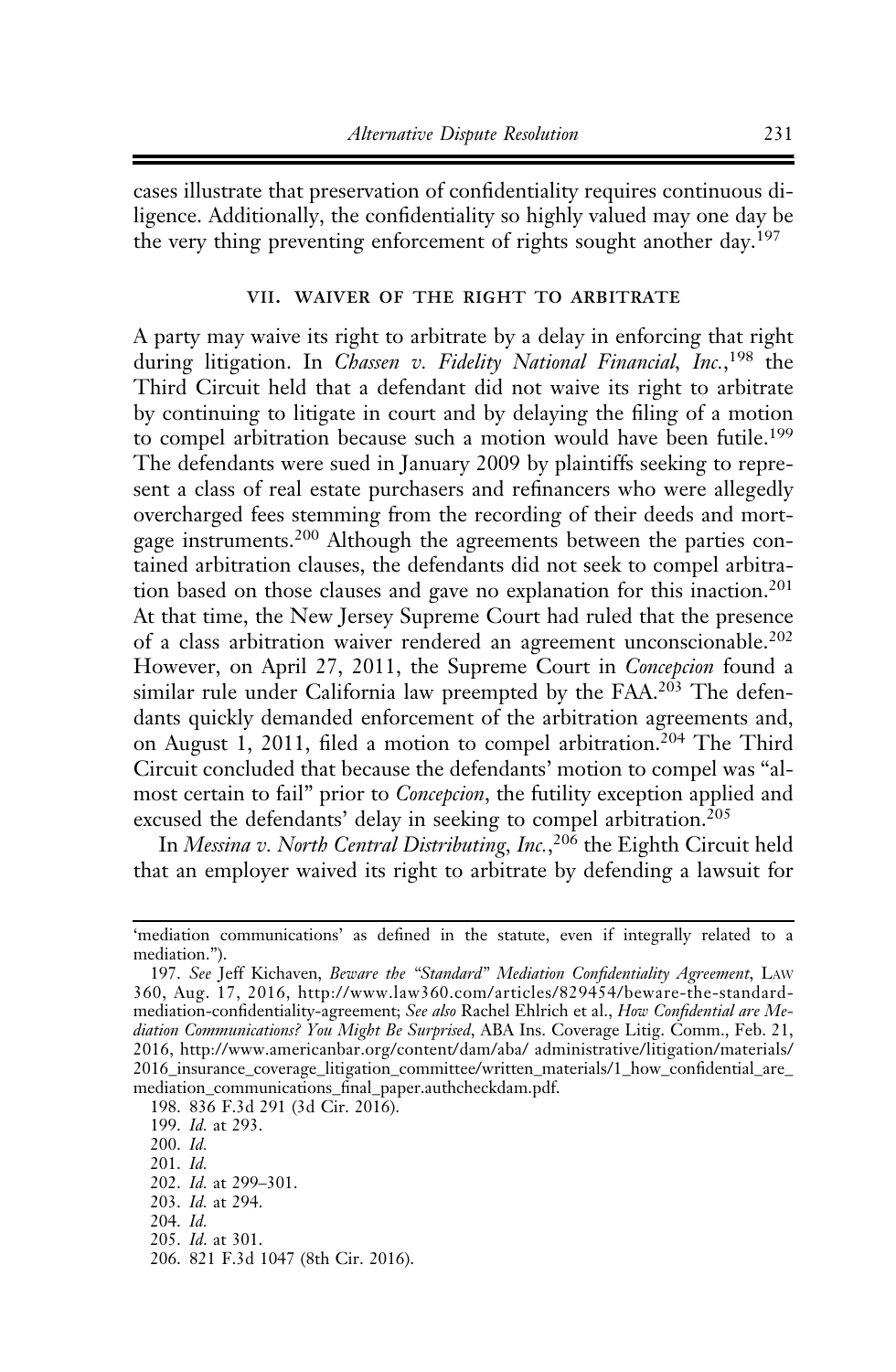eight months before moving to compel arbitration.<sup>207</sup> The employee filed suit in Minnesota state court; the employer then removed the case to federal court, filed an answer, and moved to transfer venue to the Eastern District of California.<sup>208</sup> After its motion to transfer venue was denied, the employer moved to compel arbitration.<sup>209</sup> The Eighth Circuit held that the employer acted inconsistently with its right to arbitrate by waiting more than eight months before asserting the right to arbitrate and participating in the litigation, thus waiving its right to arbitrate.<sup>210</sup> The court found that the employer, by waiting for a ruling on its motion to transfer before filing the motion to compel, demonstrated that it "wanted to play heads I win, tails you lose," which the court described as "the worst possible reason for failing to move for arbitration sooner than it did  $"^{211}$ 

Several recent decisions have also addressed the question of who decides whether a party has waived the right to arbitrate. In Principal Investments, Inc. v. Harrison,<sup>212</sup> the Supreme Court of Nevada held that the issue of whether a defendant had waived its right to arbitrate the named plaintiffs' claims by its litigation conduct was properly decided by the court, not the arbitrator.<sup>213</sup> The court distinguished the Supreme Court's ruling in Howsam v. Dean Witter Reynolds, Inc.,<sup>214</sup> which characterized "waiver" as a procedural gateway question.<sup>215</sup> The court found in *Harrison* that Howsam's reference to "waiver, delay, or a like defense" for the arbitrator encompasses "defenses arising from non-compliance with contractual conditions precedent to arbitration, such as the NASD time limit rule at issue in that case" as to when arbitration had to be commenced, but not to "claims of waiver based on active litigation in court."<sup>216</sup>

In Martin v. Yasuda,<sup>217</sup> the Ninth Circuit held that a school waived its right to arbitrate a class action lawsuit brought by students alleging violations of the Fair Labor Standards Act.<sup>218</sup> During the litigation, the parties entered a joint stipulation structuring the litigation, and the school filed a motion to dismiss on a merits issue, answered discovery, and prepared to conduct a deposition.<sup>219</sup> Although the school reserved its right to

207. Id. at 1051. 208. Id. at 1048–49. 209. Id. at 1049. 210. Id. at 1050. 211. Id. at 1051. 212. 366 P.3d 688 (Nev. 2016). 213. Id. at 690. 214. 537 U.S. 79 (2002). 215. Id. at 84. 216. 366 P.3d at 695. 217. 829 F.3d 1118 (9th Cir. 2016). 218. Id. at 1119–20.

219. Id. at 1120–21.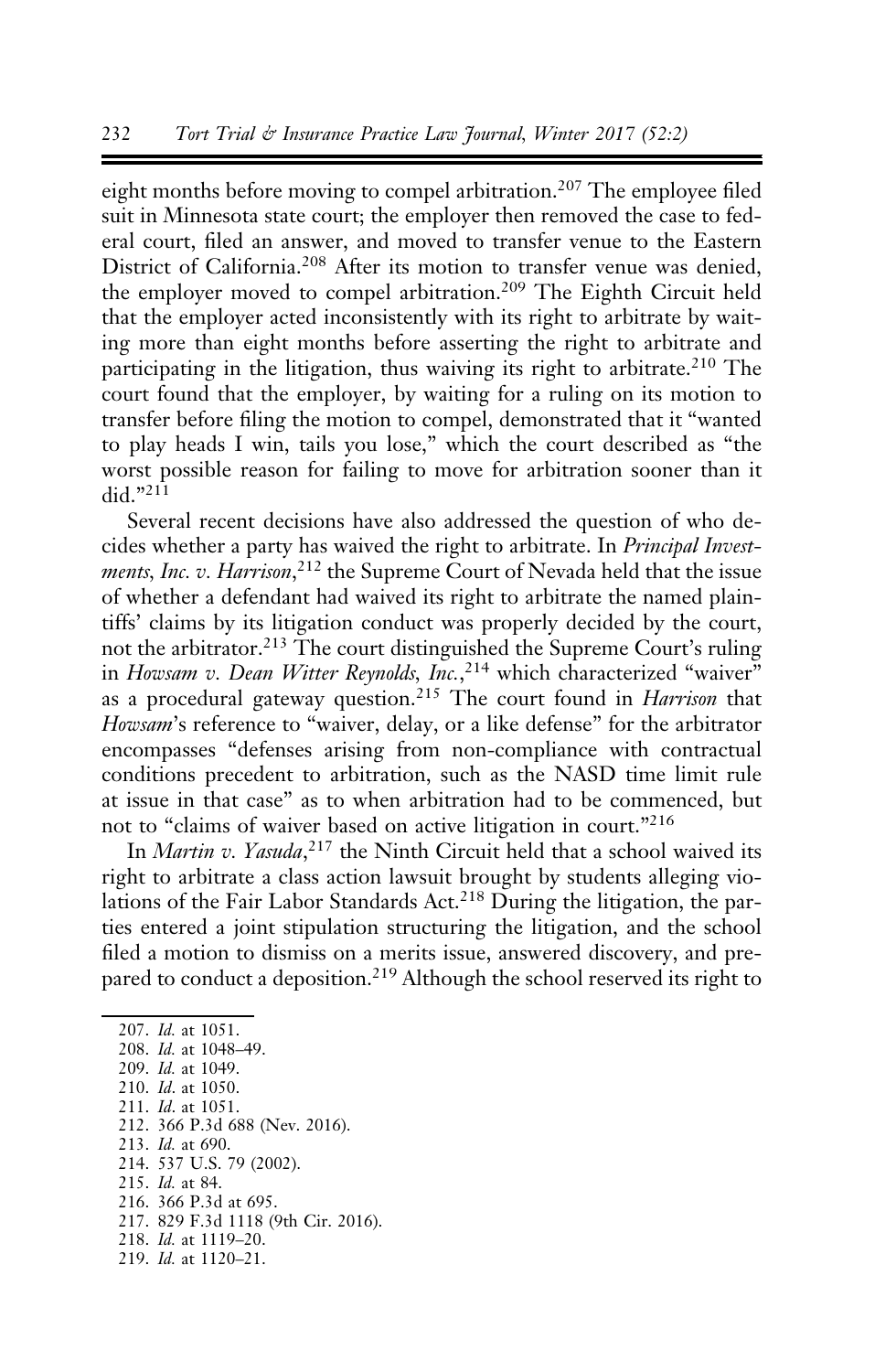arbitrate in pleadings and statements filed with the court, its counsel advised the judge that the school was likely "better off" in federal court.<sup>220</sup> Almost seventeen months after the start of the case, the school moved to compel individual arbitration.<sup>221</sup> The district court found that the school had waived its right to compel arbitration and denied the motion to compel.222

On appeal, the school argued that the arbitrator, rather than the district court, should decide the waiver question. The school reasoned that the broad nature of the arbitration clause, which provided that "[a]ll determination as to the scope, enforceability and effect of this arbitration agreement shall be decided by the arbitrator, and not by a court," overcame the presumption that whether a party has waived its right to arbitrate on the basis of litigation conduct is a "gateway issue" for judicial determination.223 The Ninth Circuit disagreed, holding that, in general, courts decide whether a party has waived its right to arbitration by litigation conduct.<sup>224</sup> The court explained that "[i]f the parties intend that an arbitrator decide that issue under a particular contract, they must place clear and unmistakable language to that effect in the agreement."225 The Ninth Circuit agreed with the district court that the school's litigation conduct was inconsistent with its right to arbitrate and that the plaintiffs would be prejudiced by arbitrating the matter after expending considerable time and resources in the litigation.<sup>226</sup>

In Money Mailer, LLC v. Brewer,<sup>227</sup> the defendant argued that the arbitrator, and not the court, should decide whether it had waived the right to arbitrate by litigation conduct. The defendant argued that the issue was properly decided by the arbitrator because the parties' franchise agreement incorporated the American Arbitration Association commercial arbitration rules, which the Ninth Circuit had held "constitutes clear and unmistakable evidence that contracting parties agreed to arbitrate arbitrability."<sup>228</sup> The defendant also pointed to the Supreme Court's observation in Howsam that the arbitrator should decide allegations of waiver, delay, or a like defense to arbitrability. The Western District Court of Washington disagreed, noting that its decision in *Brennan v. Opus Bank* left open the possibility that an agreement involving an unsophisticated party, such as the plaintiff, would not evidence a "clear and unmistakable"

221. Id.

- 223. Id. at 1120–23.
- 224. Id. at 1124.
- 225. Id.
- 226. Id. at 1126–27.
- 227. 2016 WL 1393492 (W.D. Wash. Apr. 8, 2016).
- 228. Id. at \*2 (citing Brennan v. Opus Bank, 796 F.3d 1125, 1130 (9th Cir. 2015)).

<sup>220.</sup> Id. at 1122.

<sup>222.</sup> Martin v. Yasuda, 829 F.3d 1118, 1122 (9th Cir. 2016).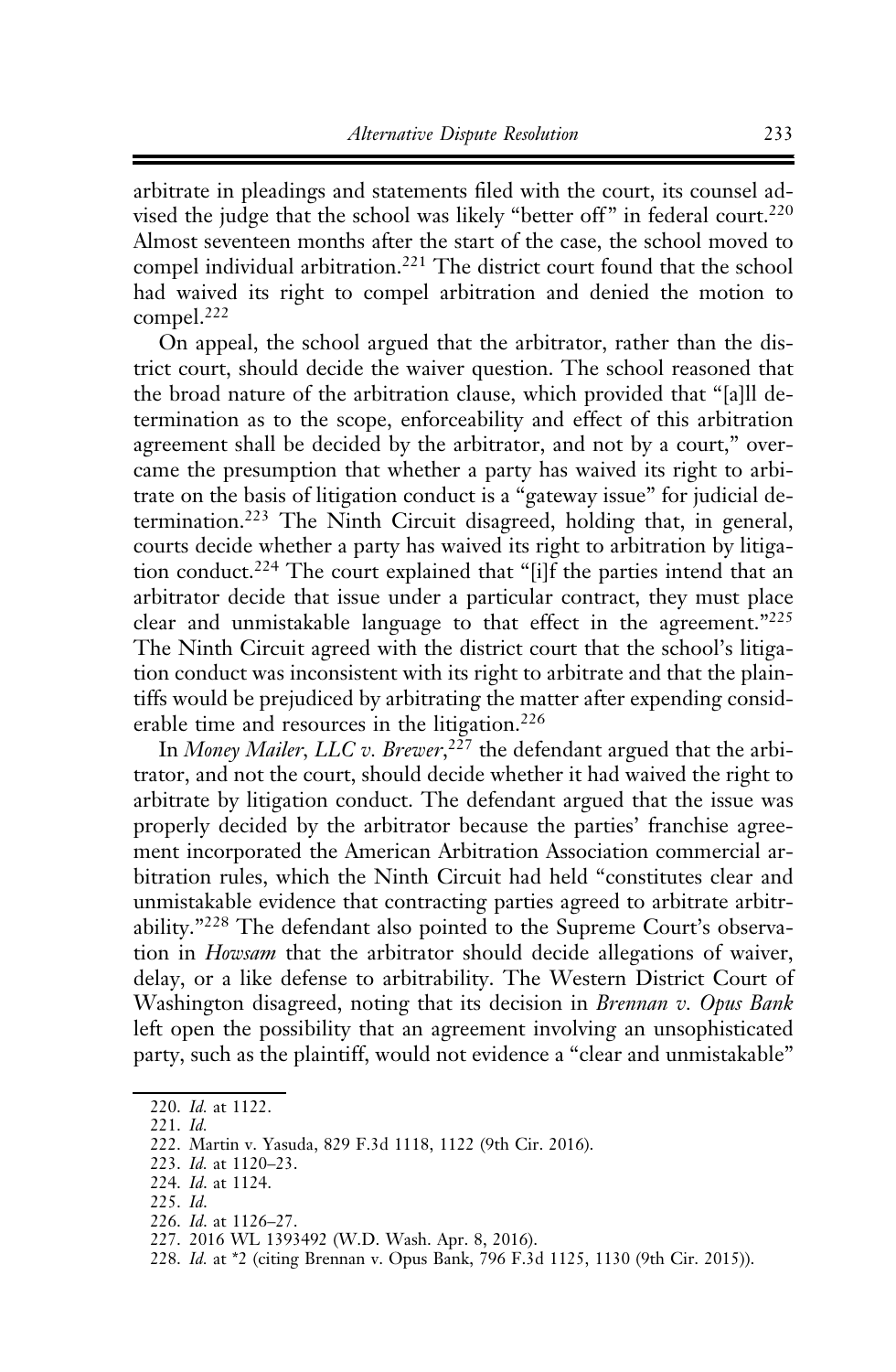intent to delegate the issue of arbitrability to the arbitrator.<sup>229</sup> The court also found that the issue of waiver by litigation conduct in particular was more properly handled by the court, rather than an arbitrator, for several practical reasons, including that the conduct at issue would have occurred in the litigation before the court and, therefore, the court is in a better position to decide the issue.<sup>230</sup>

## viii. enforceability of subpoenas issued in **ARBITRATION**

Section 7 of the FAA explicitly grants arbitrators authority to "summon in writing any person to attend before them or any of them as a witness and in a proper case to bring with him or them any book, record, document, or paper which may be deemed material as evidence in the case." However, court decisions conflict as to whether arbitrators have the same authority with respect to pre-trial or pre-hearing discovery. In CVS Health Corp. v. Vividus LLC,<sup>231</sup> an arbitration panel located in Arizona issued a subpoena to a non-party located in Missouri requiring the non-party to produce documents for inspection at the offices of a party's attorney in Miami in conjunction with pre-trial/pre-hearing discovery.<sup>232</sup> The non-party filed a motion to quash in the District Court of Arizona. In deciding whether the arbitration panel had the authority to issue the subpoena to the nonparty under the FAA, the court noted disagreement among the circuit courts.233 Specifically, the Second and Third Circuits had held previously that the FAA does not grant arbitrators the authority to order non-parties to appear at depositions or provide documents during pre-hearing discovery.<sup>234</sup> The court explained that the Fourth Circuit had noted that an arbitrator may be able to subpoena a non-party for pre-hearing discovery under "unusual circumstances" and upon a showing of "special need or hardship"235 and that the Sixth and Eight Circuits had held that the FAA's provision allowing an arbitrator to compel the production of documents for the purpose of a hearing implicitly allows an arbitrator to compel the same for inspection by a party prior to the hearing.<sup>236</sup> The District of

235. Id. (citing COMSAT Corp. v. Nat'l Sci. Found., 190 F.3d 269 (4th Cir. 1999).

236. Id. (citing In re Sec. Life Ins. Co., 228 F.3d 865 (8th Cir. 2000) and Am. Fed'n of Television & Radio Artists, AFL-CIO v. WJBK-TV, 164 F.3d 1004 (6th Cir. 1999).

<sup>229.</sup> Id.

<sup>230.</sup> Id. at \*3.

<sup>231. 2016</sup> WL 3227160 (D. Ariz. June 13, 2016).

<sup>232.</sup> Id. at \*1.

<sup>233.</sup> Id. at \*1–2.

<sup>234.</sup> Id. at \*2 (citing Life Receivables Trust v. Syndicate 102 at Lloyd's of London, 549 F.3d 210 (2d Cir. 2008) and Hay Group, Inc. v. E.B.S. Acquisition Corp., 360 F.3d 404 (3d Cir. 2004)).